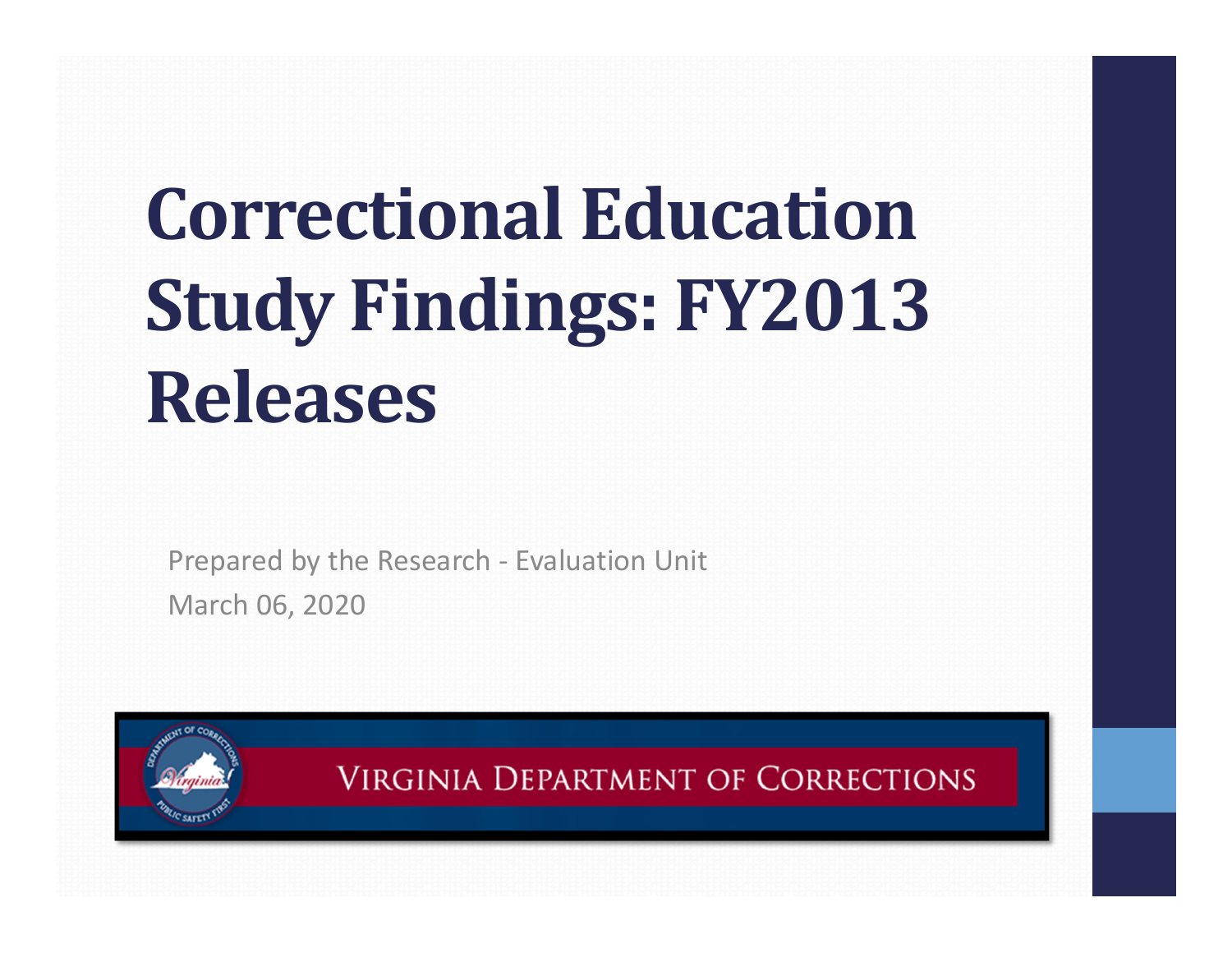#### **Presentation Outline**

- Overview of the three Correctional Education programs examined
	- o Purpose and background for the programs
	- o Education Functioning Levels and the tie to Employability
- FY2013 State Responsible Releases by Educational Attainment
	- o Educational Program participant characteristics and outcomes
- Recidivism rates for the Correctional Education programs o Overall rates
	- o Program participants versus comparison groups
	- o Comparison to FY2012 State Responsible Releases Study
- Summary 2014 2015 2016 2021 2022 2023 2024 2024 2025 2027 2028 2024 2025 2027 2028 2024 2025 2027 2028 2027 20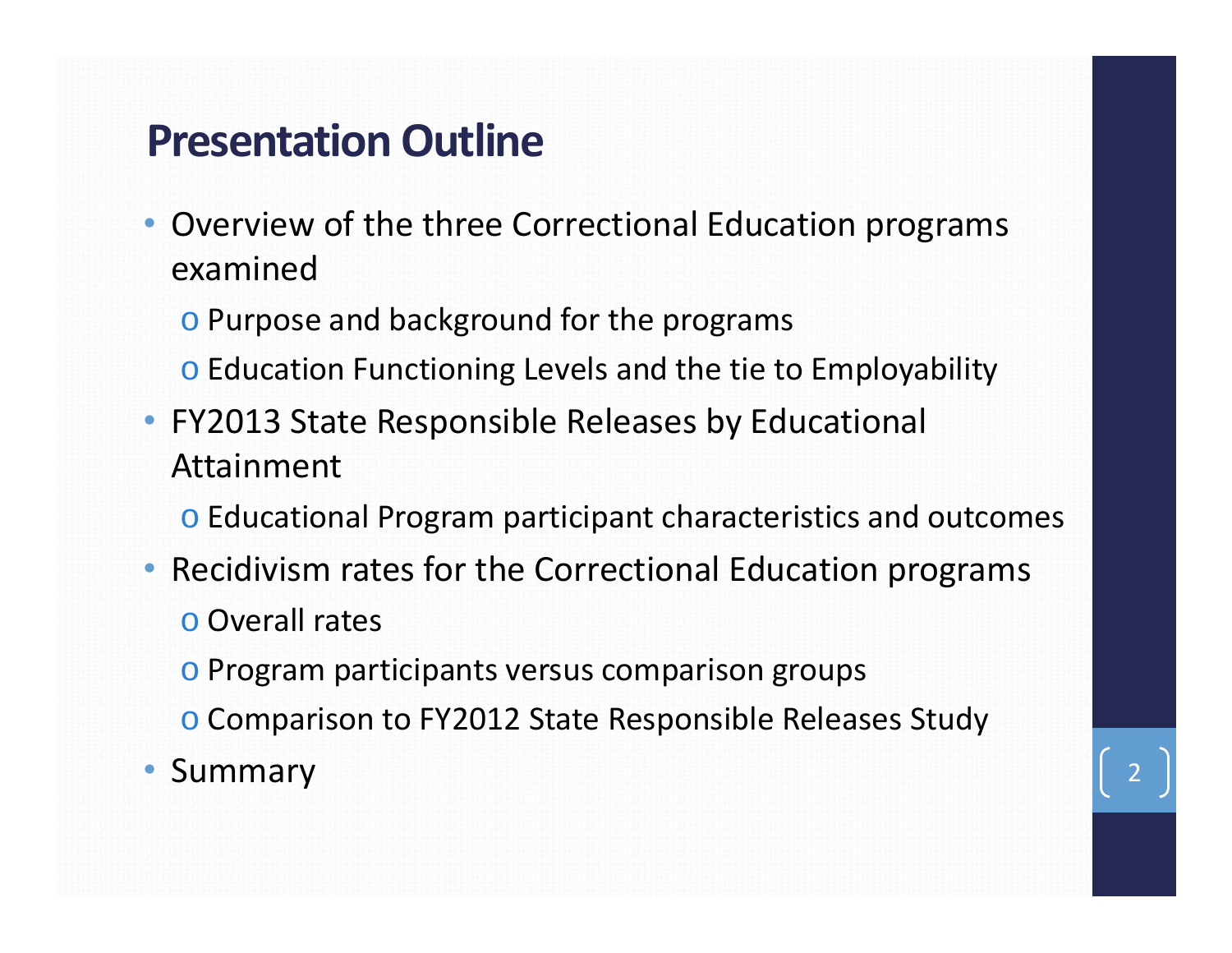# **Overview of Correctional Education Programs at DOC Facilities**

#### •Correctional Education programs

- o Focus on helping offenders successfully re‐enter the community.
	- Increase skills: academic, workplace readiness, technical, and employability
- o Are offered to all eligible offenders and eligibility is determined by various factors.
	- Factors: Prior possession of HS/Special Education diploma; HSE/GED<sup>®</sup> credential; length of stay; release‐related situations (work‐release and pre‐release)
- o Requires participation in academic programs for those offenders without a verified HS diploma or high school equivalent (HSE/GED®) credential.
- Main education programs focused on for this study
	- o Adult Basic Education Program (ABE)
	- o General Education Development Program (GED®)
	- o Career and Technical Education Program (CTE)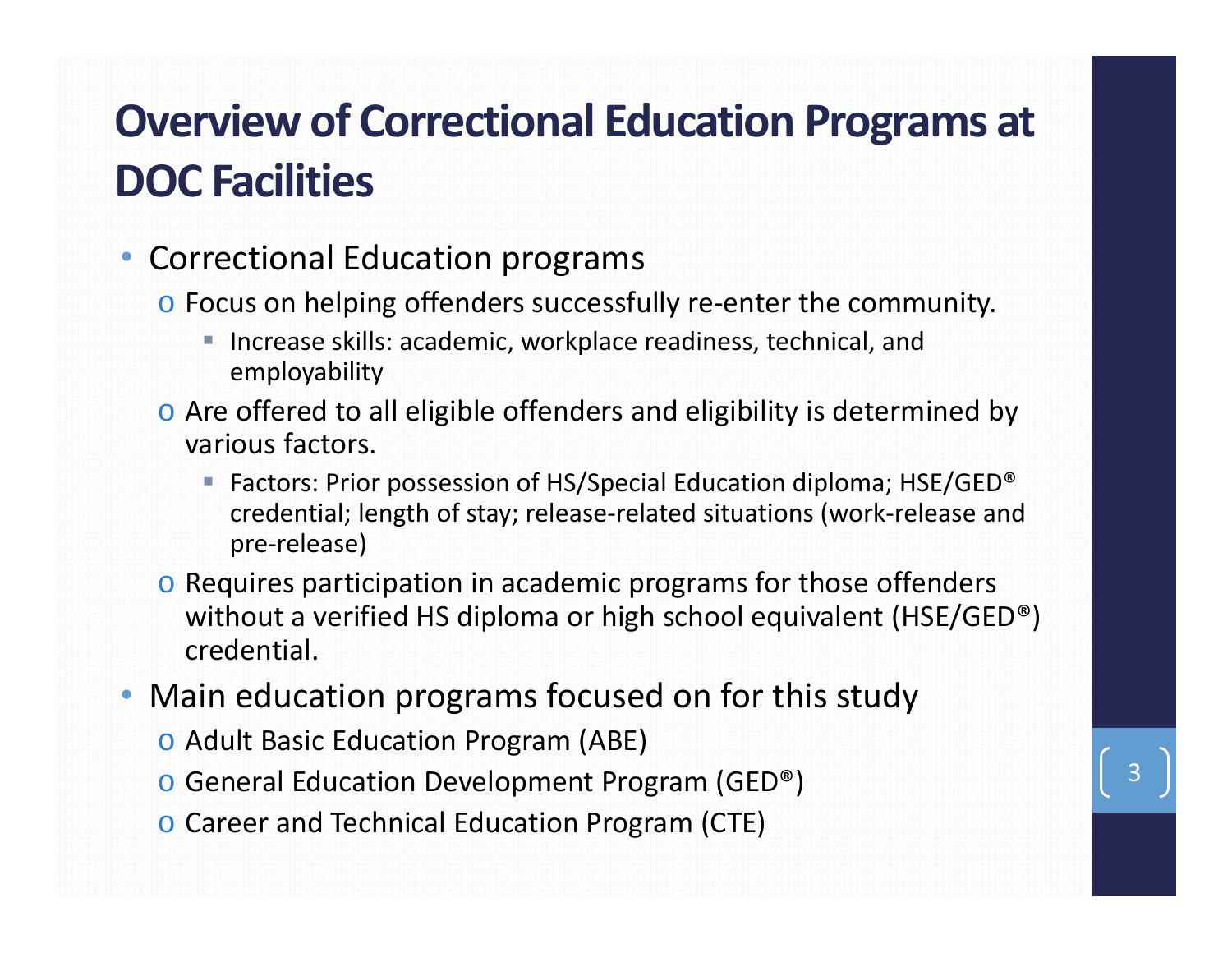### **Adult Basic Education Program (ABE)**

- Purpose: To provide instruction with the goal of improving basic and specific skills necessary to function adequately in society.
	- o Test of Adult Basic Education (TABE)
		- Aligned to the national College and Career Readiness Standards.
		- П Measures and assesses student achievement levels in reading, math, and language arts.
		- **First step in determining the educational path of students and also aids in** determining eligibility for GED® and CTE programs.
		- After initial assessment, students are re-tested throughout their incarceration to determine gains.
		- TABE Battery Average: average of the reading and math tests and used as the measure of student achievement in this study.
		- **Education Functioning Levels are determined via TABE scale scores.**
	- o TABE Initial Participation (required, as of 2007)
		- **IF Individuals are exempt if they possess a verified High School Diploma** (HSD)/High School Equivalency (HSE) or not accessible for Correctional Education services, i.e. medical/infirmary, out to court, etc.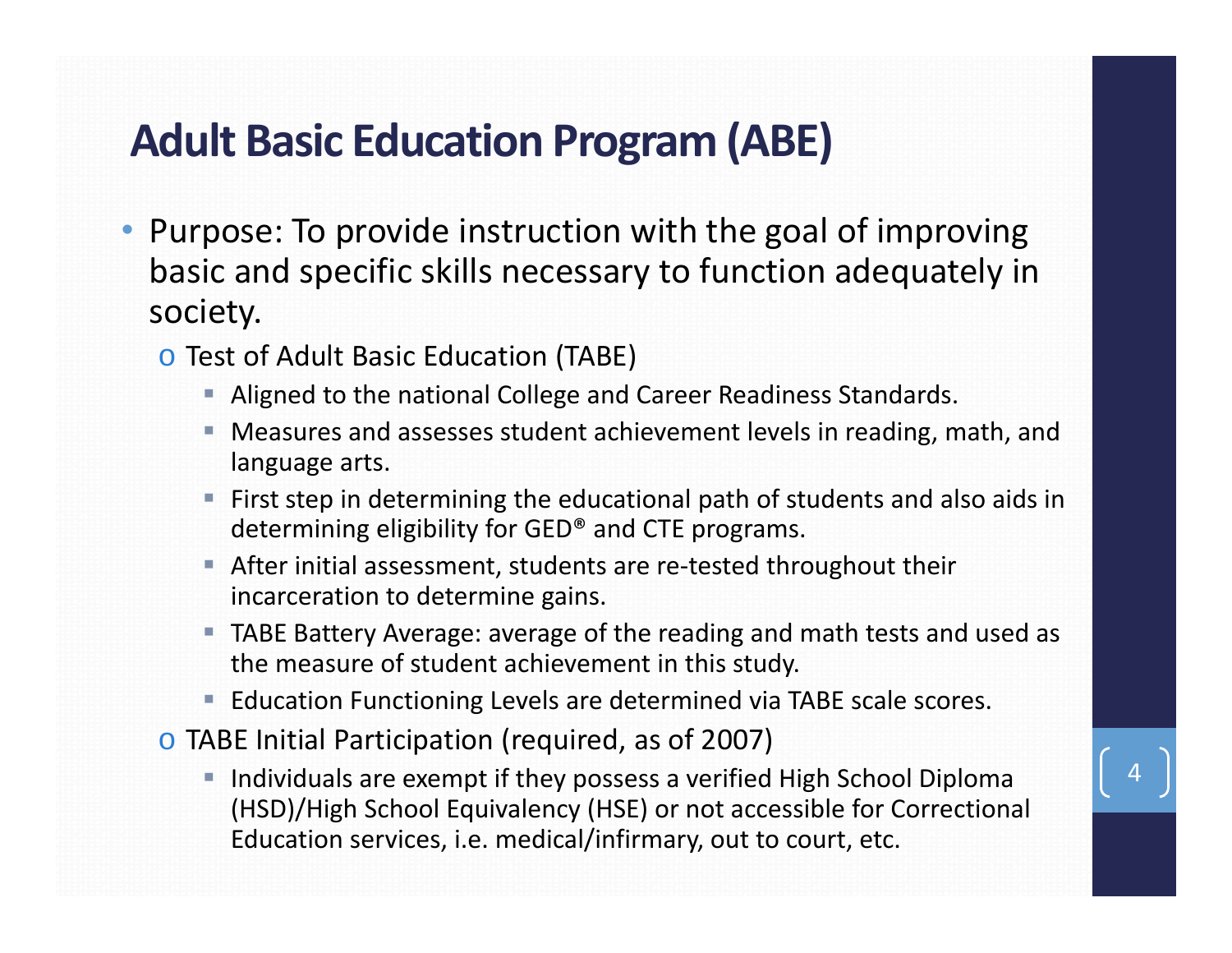# **Adult Basic Education Program (ABE): Education Functioning Levels**

#### **ABE I**

- Grade Equivalent: 0 to 1.9
- Little ability to read or provide basic information
- **Basic entry level jobs**: no written communication or technical knowledge

#### **ABE II**

- Grade Equivalent: 2 to 3.9
- Able to read and provide simple information
- **Entry level jobs**: minimal literacy skills

#### **ABE III**

- Grade Equivalent: 4 to 5.9
- Able handle basic reading, writing, and computation
- **Entry level jobs**: basic literacy and computation skills

**Source:** Virginia Department of Education, "Assessment Policy and Distance Education Policy for Virginia Adult Education and Literacy Programs" (2017). http://www.doe.virginia.gov/instruction/adulted/program\_policy\_guidance/index.shtml; DRC|CTB, "TABE Tests of Adult Basic Education: Adult Education Solutions (2016). https://www.datarecognitioncorp.com/Assessment‐Solutions/Documents/TABE%20Overview%20Brochure%202016.pdf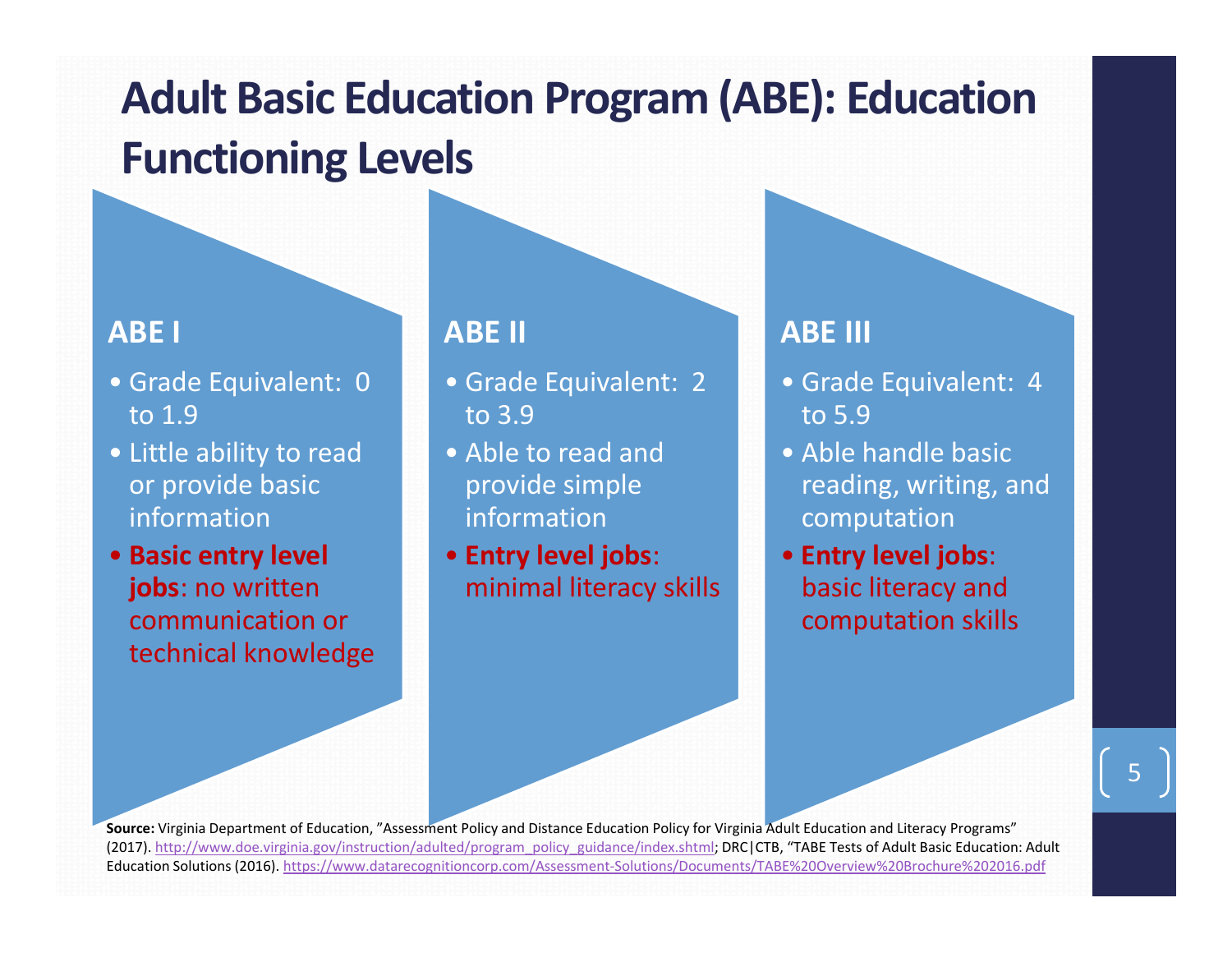# **Adult Basic Education Program (ABE): Education Functioning Levels**

#### **ABE IV**

- Grade Equivalent: 6 to 8.9
- Can handle basic life skills, read simple material, and follow multi‐step diagrams
- **Jobs**: Able to follow written instructions and diagrams; can use basic software and technology

#### **ABE V**

- Grade Equivalent: 9 to 10.9
- Able to read most documents and follow multistep directions and diagrams
- **Jobs**: Can interpret information from multiple sources; proficient in using computers and technology

#### **ABE VI**

- Grade Equivalent: 11 to 12
- Able to read and interpret technical information as well as complex materials
- **Jobs**: Can function in situations that involve higher order thinking; proficient with computers; can learn new software and technology

**Source:** Virginia Department of Education, "Assessment Policy and Distance Education Policy for Virginia Adult Education and Literacy Programs" (2017). http://www.doe.virginia.gov/instruction/adulted/program\_policy\_guidance/index.shtml; DRC|CTB, "TABE Tests of Adult Basic Education: Adult Education Solutions (2016). https://www.datarecognitioncorp.com/Assessment‐Solutions/Documents/TABE%20Overview%20Brochure%202016.pdf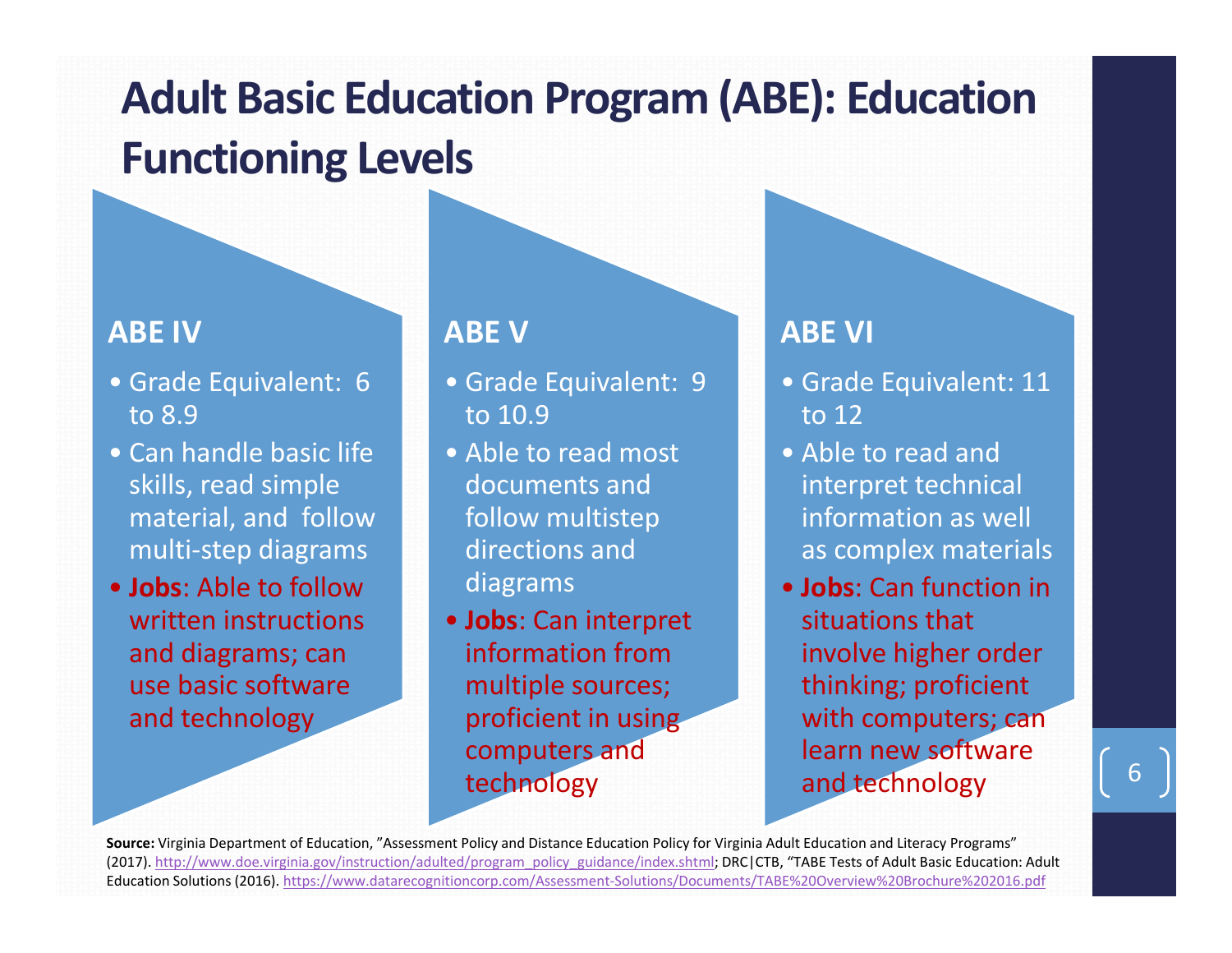### **General Education Development Program (GED®)**

- Purpose: Provide individuals who have not graduated from high school the opportunity to demonstrate attainment of necessary skills and earn a high school equivalency (HSE) credential.
	- o A Research Synthesis (Passarell, 2013) shows that attainment of a GED® while incarcerated has a positive impact on recidivism rates.
	- o Resulting in increased employment, advanced training, and higher education opportunities.
		- **Meeting minimum proficiency requirements**
	- $\circ$  Increased earning potential for GED® credential earners versus those without GED®.
- GED® Tests
	- o Test versions (2002, 2014)
		- 2002: Tests = Reading, writing, science, social studies, math; informed by Bloom's Taxonomy; paper and pencil
		- 2014: Tests = Language, science, social studies, math; informed by Webb's Depth of Knowledge, Common Core State Standards, and College and Career Readiness Standards; computer‐based

**Sources:** Passarell, Daniel A., "The Effect Earning a GED While Incarcerated has on Recidivism Rates: A Research Synthesis" (2013). *Education and Human Development Master's Theses*. 181. http://digitalcommons.brockport.edu/ehd\_theses/181; GED Test Comparison: http://fastforwardla.org/images/KET%202002‐14%20Test%20Comparison.pdf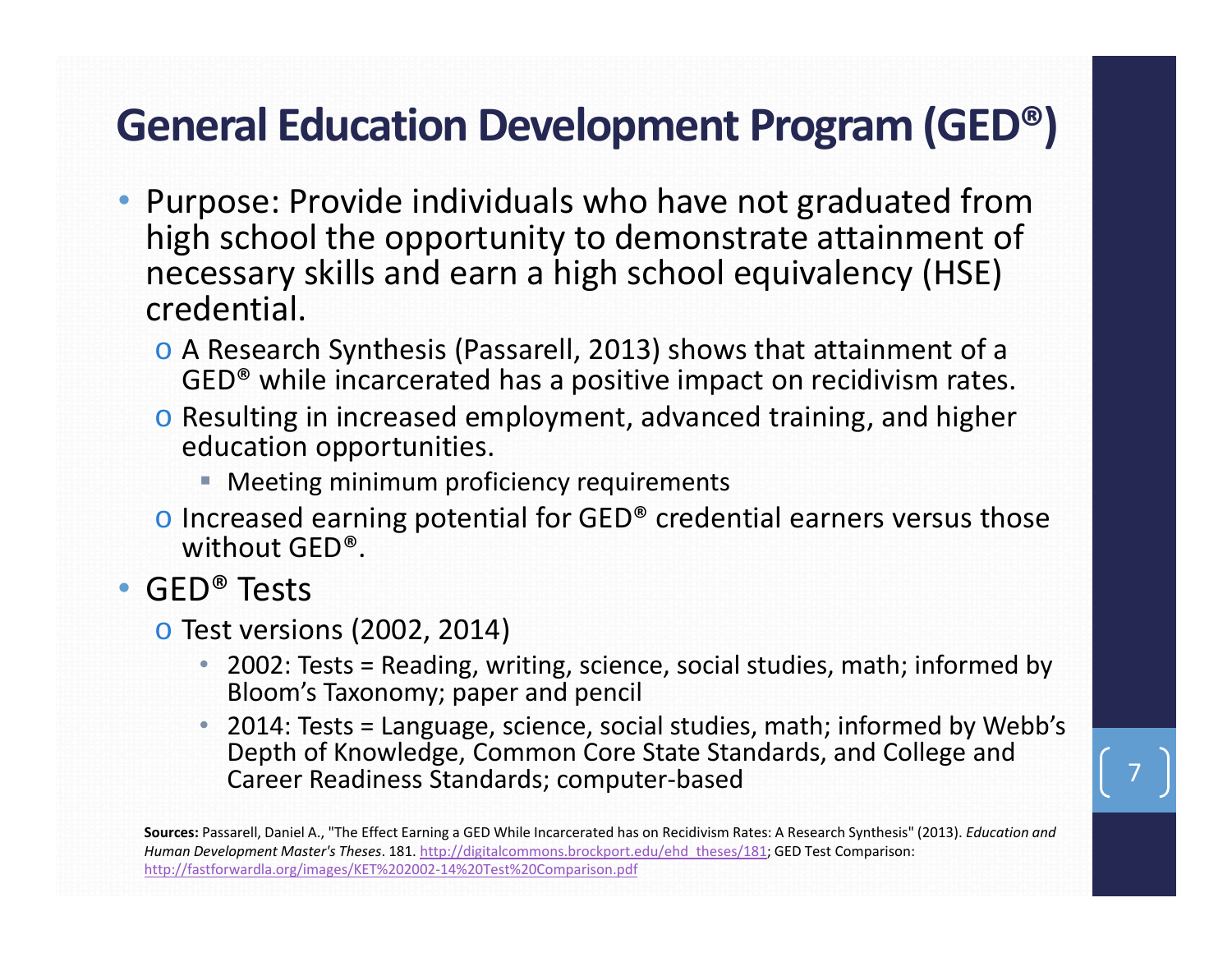### **Career and Technical Education Program (CTE)**

- Purpose: Provide students with courses that emphasize cultivating career information, technical skills, industry‐based certification and licensing.
	- o Outcome: Improve employability and workplace readiness.
- CTE Course Program
	- o Courses are diverse (40 types, with ~107 courses offered): Automotive Repair, Food Services, Pipefitting, Painting, CAD, Carpentry, Masonry, Optical, Horticulture and many others
	- $\circ$  Courses are offered statewide and current capacity = 2,873
		- Wait lists are common
	- o Prerequisites vary depending on the CTE Course
		- Minimum TABE scores; GED®/HSE; HS diploma
		- Sufficient time left in sentence to complete course (or a substantial component)
	- o Challenges
		- Students transferred prior to class completion; limitations of space and resources; qualified instructors; competing programming needs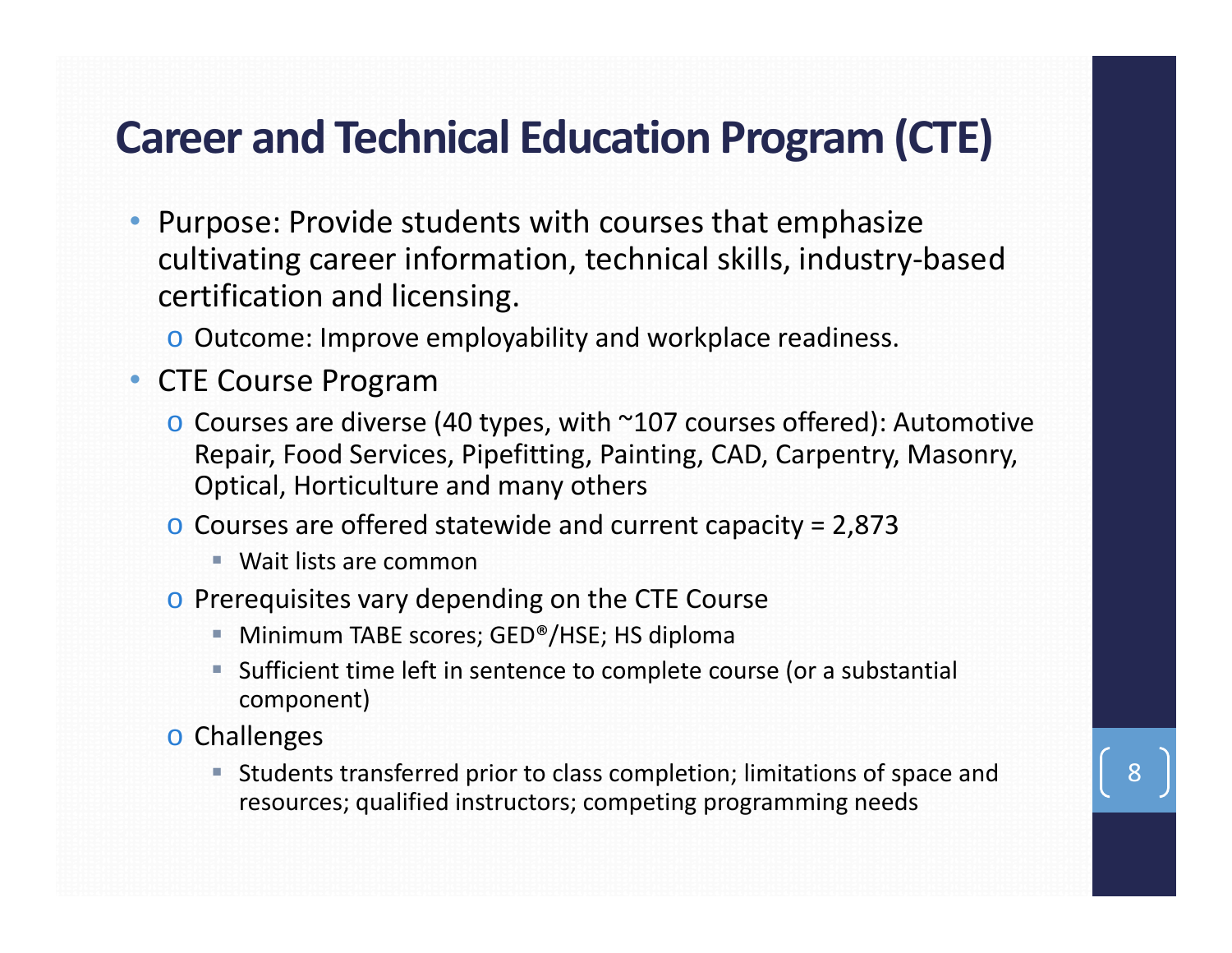# **FY2013 State Responsible (SR) Releases from DOC Facilities: Correctional Education Program Eligible**



- FY2013 SR Releases contained **7,023** offenders
- After reviewing the overall release group, we removed *14* offenders\*
- The resulting group used for analysis has **7,009** offenders
	- o These offenders had the potential to be eligible for Correctional Education programs

**Notes:**

†Deaths in Custody (n=83) were already removed from the original release file.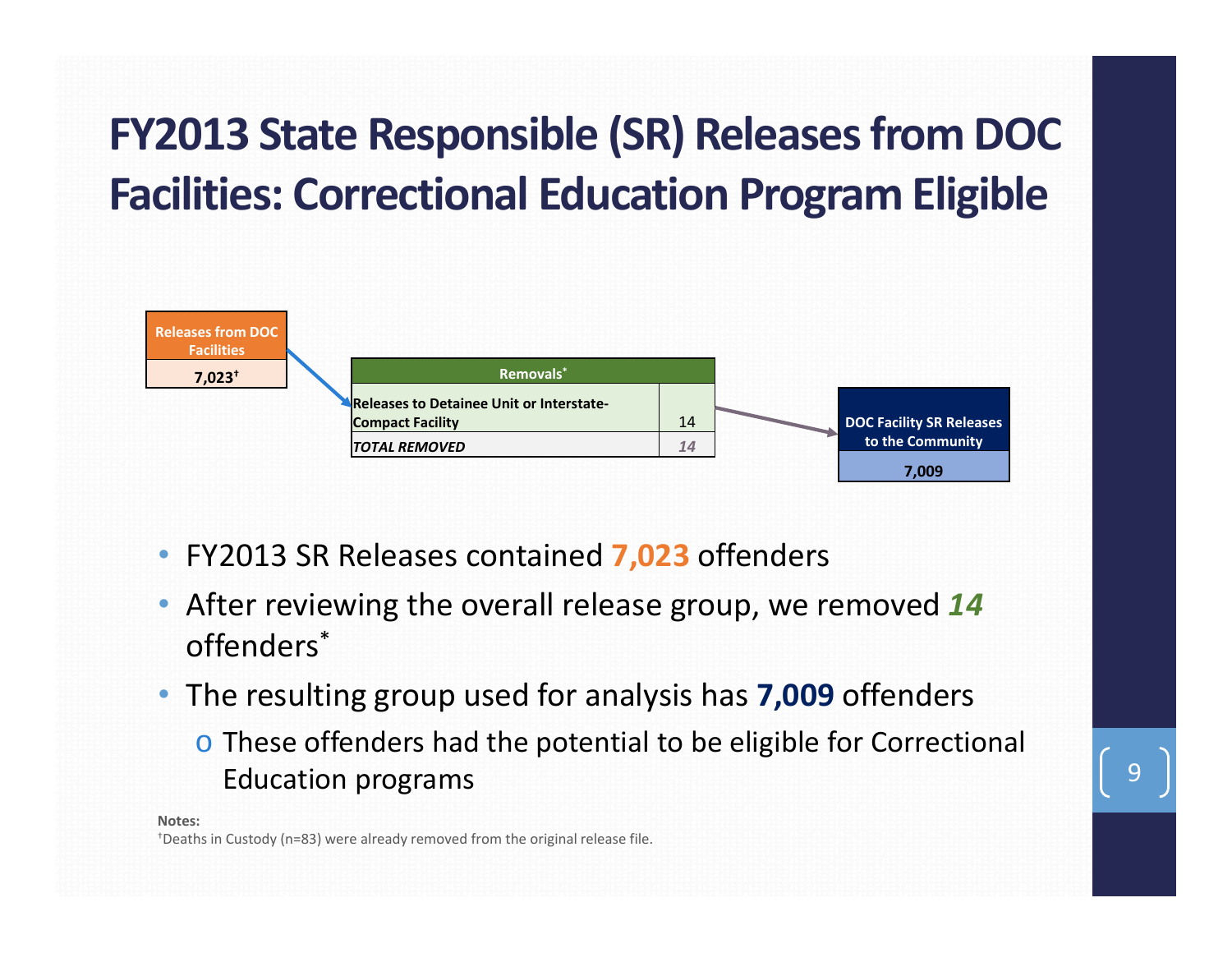

- The majority of the release group is Male (83%) versus Female (17%)
- •Male Releases: 60% Black, 36% White, 3% Hispanic, 1% Other
- •Female Releases: 61% White, 37% Black, 1% Other, <1% Hispanic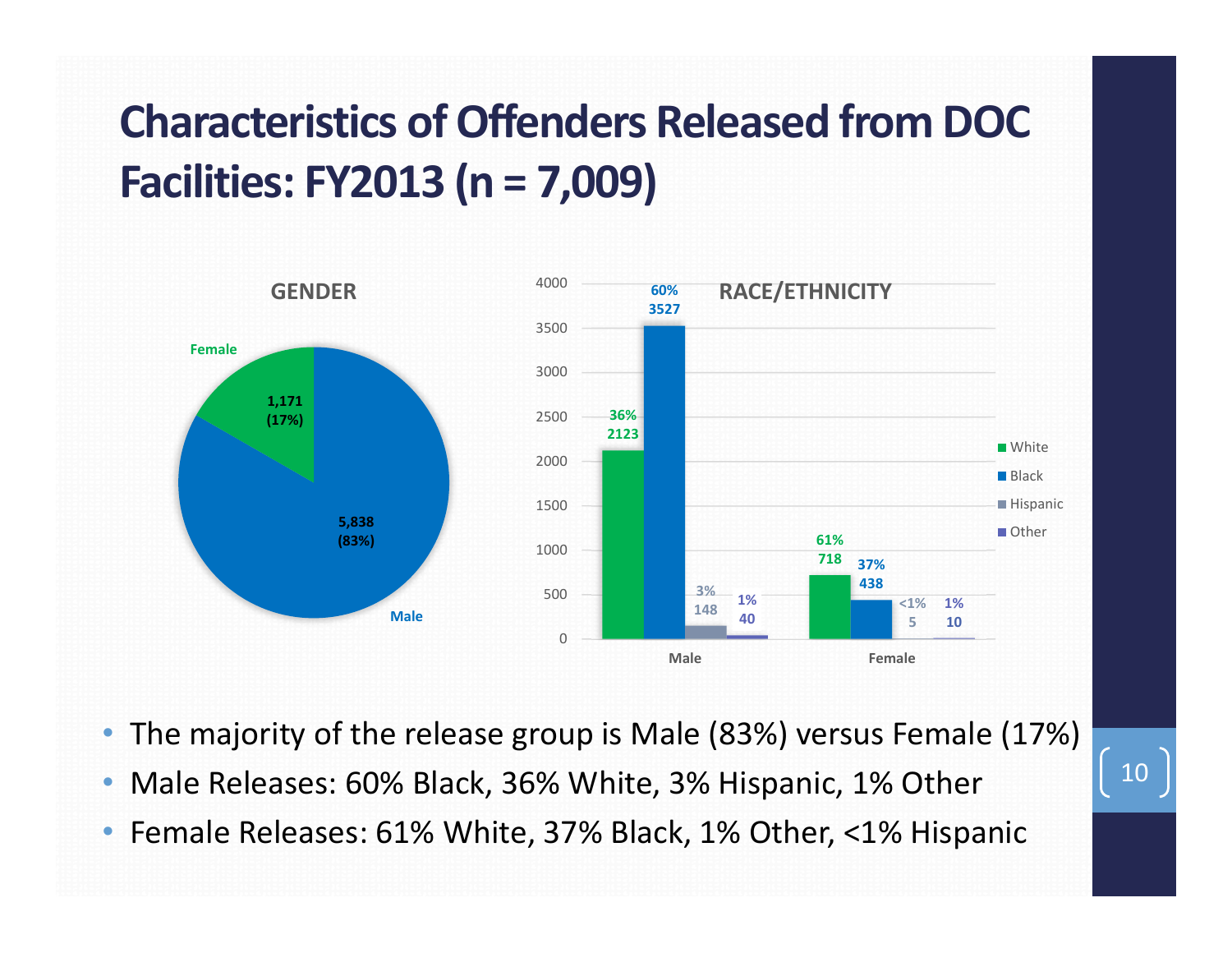

- A majority of male offenders (41%) committed violent offenses, whereas 55% of the female offenders committed non-violent offenses
- Most offenders were incarcerated 1 to 3 years before release: Males = 59% and Females = 85%

11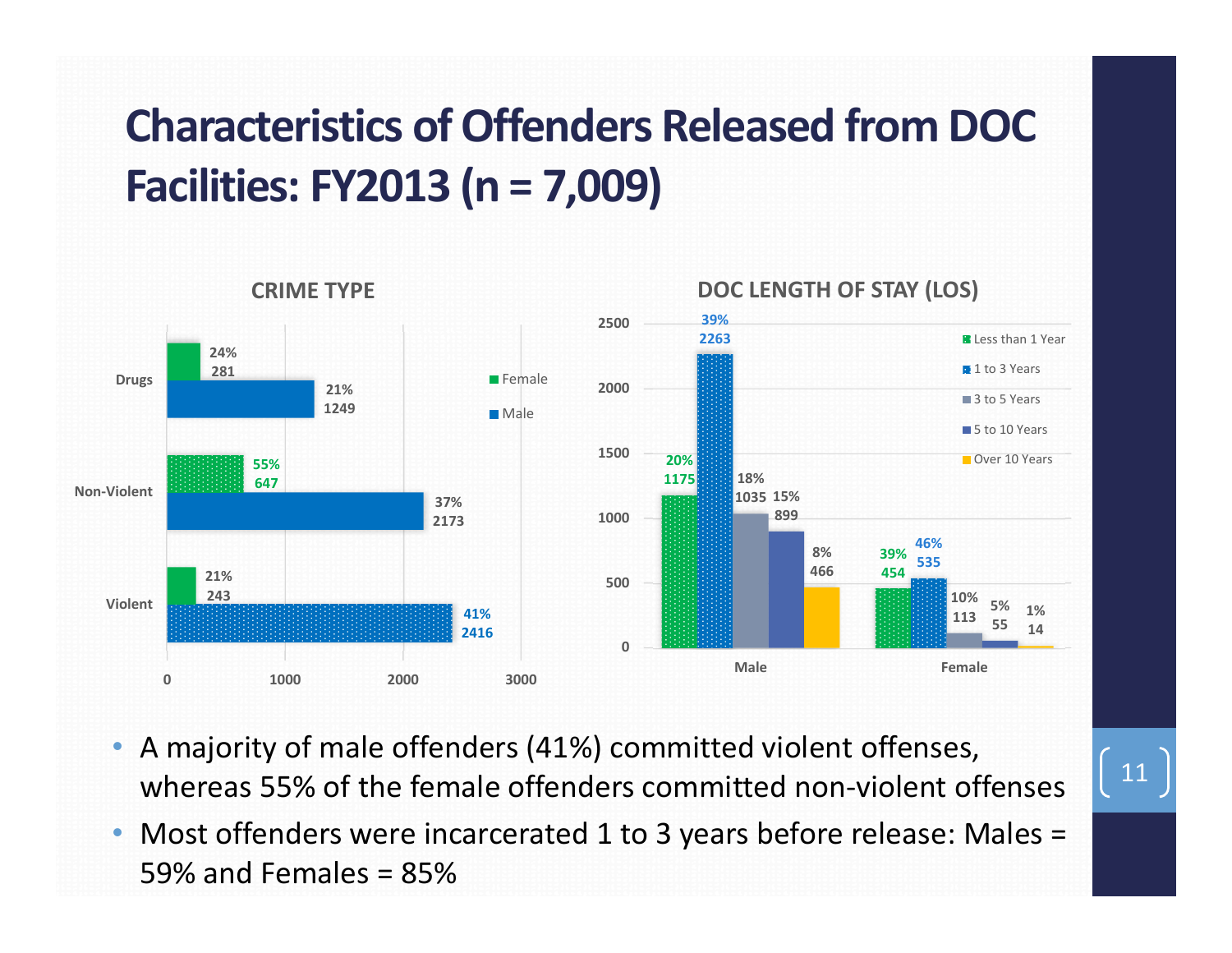

- Over half of both Males (53%) and Females (68%) had no Prior SR terms
- •37% of Males show 1 to 2 Prior SR Incarcerations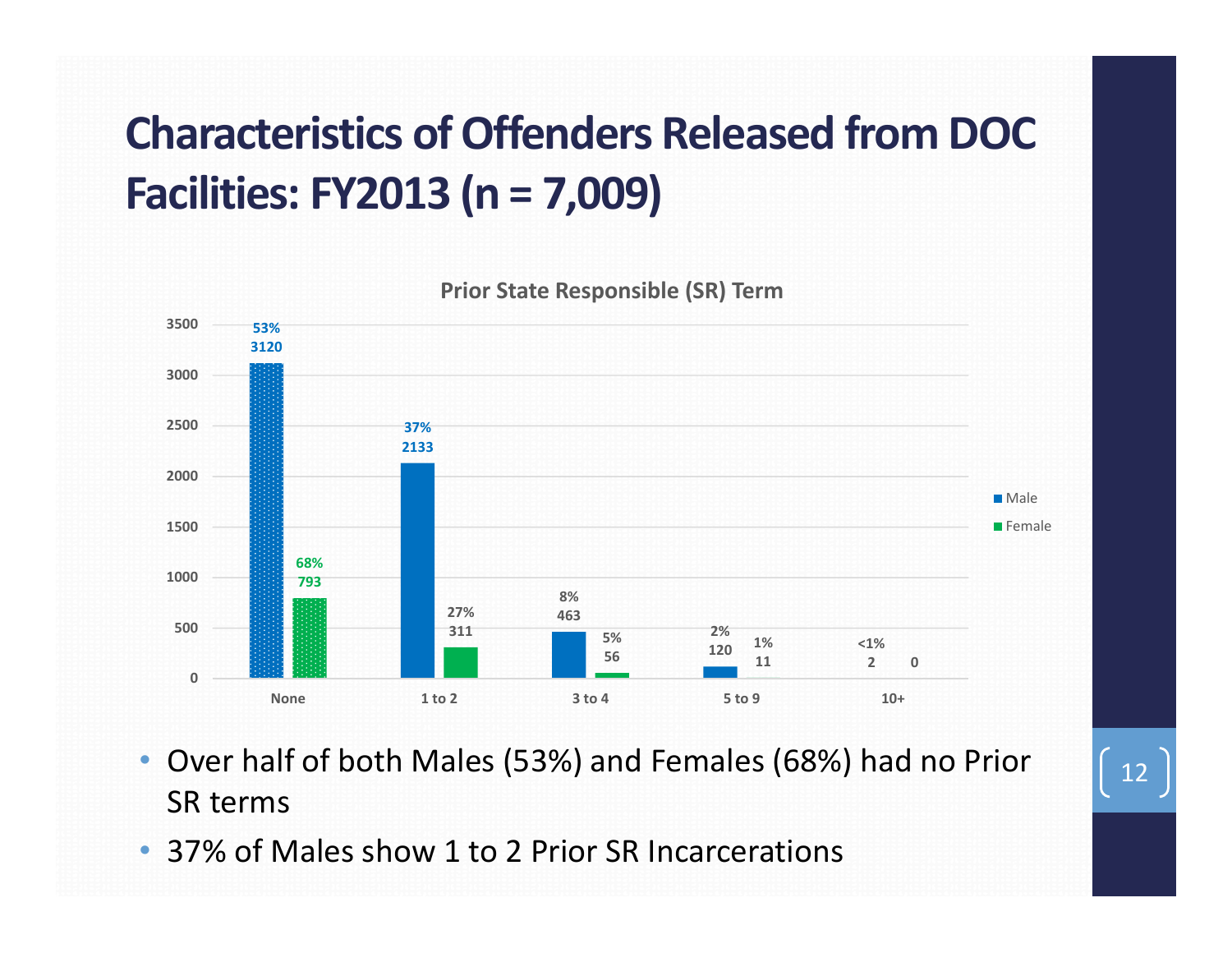

- A majority of both Males (79%) and Females (46%) had no evidence of impairment (MH 0)
- 42% of Females show mild levels of impairment (MH 2)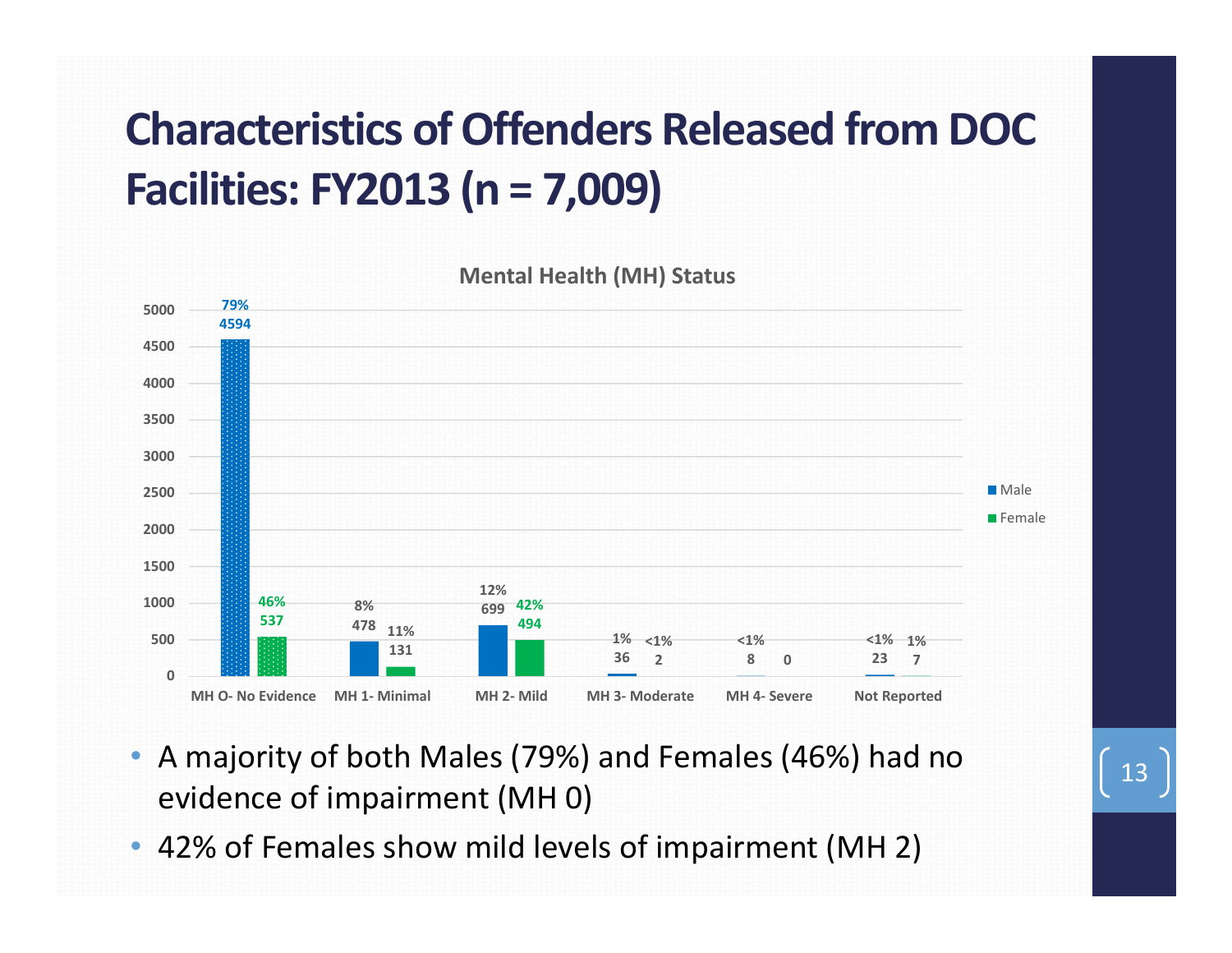# **FY2013 State Responsible (SR) Releases from DOC Facilities: Adult Basic Education Status**



- FY2013 SR Releases contained **7,009** offenders potentially eligible for Correctional Education programs
- We identified *2,251* TABE Exempt offenders
- The resulting group used for analysis has **4,758** offenders
	- $\circ$  3,624 of these individuals have taken the TABE and 96.1% (3,484) have received a Battery Average score

#### **Notes:**

\*Individuals with: DOC Length of Stays (LOS) of less than 1 year; social security eligibility, or a hospital location. †Lack of TABE scores may be due to: data conversion issues during 2012 transition from DCE to DOC (1,124 had NCC Dates before 12/31/11); education taken prior to DCE data system; TABE administered during jail stay, but information not provided to DOC after transfer; or refusals to participate. ‡Individuals may have been fast‐tracked into more advanced education opportunities, but cannot confirm due to transition. \*\*140 took the TABE test, but had missing TABE Battery Average scores.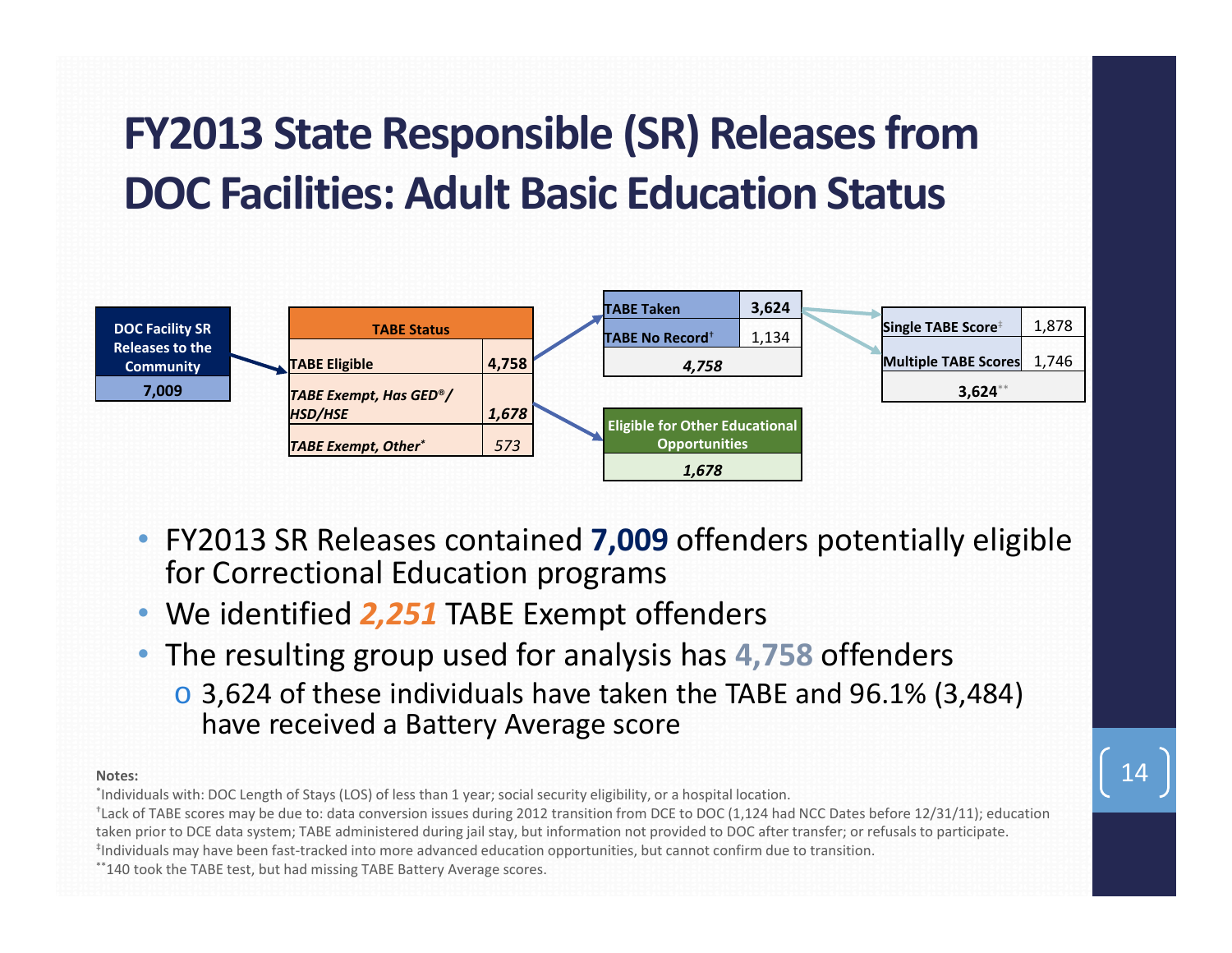### **Adult Basic Education Profile: TABE Scores**



- • Over half of the offenders (52%) who took the TABE test and had valid scores (n=3,484<sup>\*</sup>) scored a Battery Average at or above 8<sup>th</sup> grade level (ABE) Levels: partial IV through VI)
- Almost one-third (29%) of the release group had a Battery Average below All lost one-time (29%) of the release group had a battery Average below  $\begin{bmatrix} 15 \\ 15 \end{bmatrix}$

#### **Note:**

\* 140 took the TABE test, but had missing TABE Battery Average scores.

† Grade Equivalent score indicate the level (school year and month) at which a student performed in a given subject area.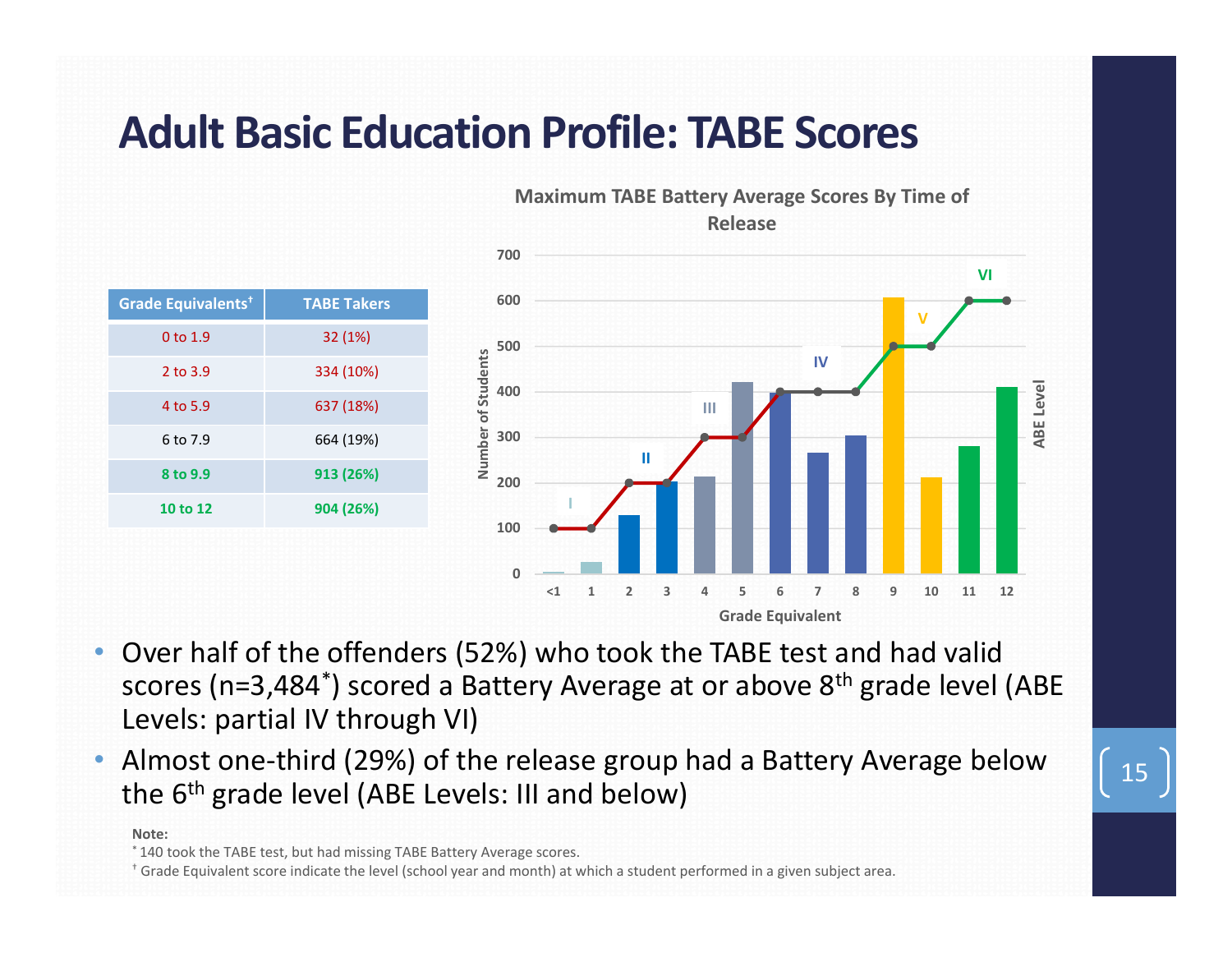#### **Time Required for GED® Readiness**

- This factor varies based on initial ABE Levels:
	- o Non‐Reader move to ABE III = 5 years
	- $\circ$  ABE II/III to GED<sup>®</sup> Testing = 3-5 years
	- $\circ$  ABE IV/V/VI to GED<sup>®</sup> Testing = usually less than 3 years
- In the current sub-group of TABE takers (n=3,390 \*), 51% had a Length of Stay (LOS) less than 3 years, regardless of their initial ABE Level

| <b>DOC LOS</b>   | <b>TABE Takers</b> |
|------------------|--------------------|
| Less than 1 year | 521 (15%)          |
| 1 to 3 years     | 1,214 (36%)        |
| 3 to 5 years     | 611 (18%)          |
| 5 to 10 years    | 652 (19%)          |
| $10+$ years      | 392 (12%)          |



**Note:**

\*234 took the TABE test, but either had missing initial or all TABE Battery Average scores.

16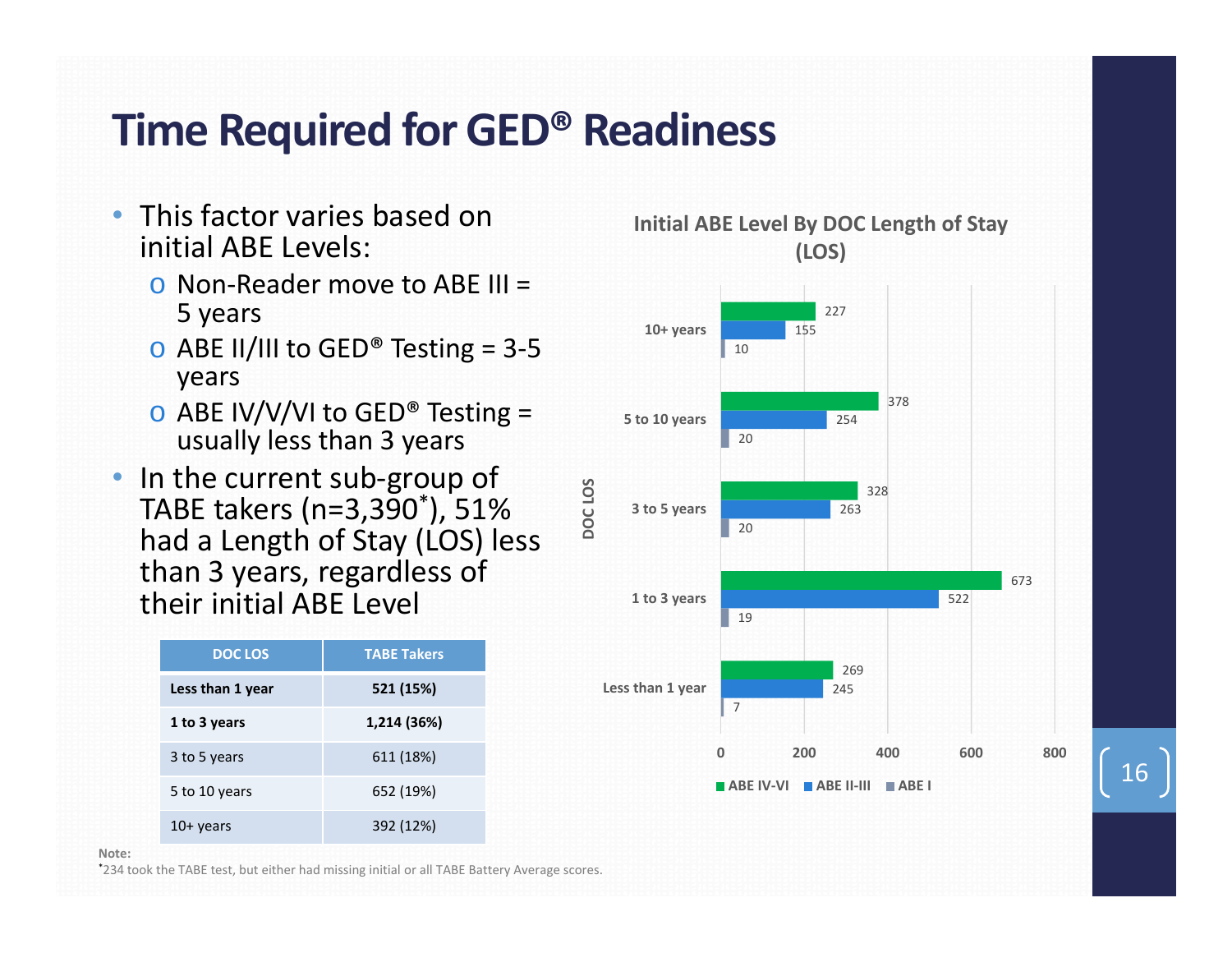#### **Change in TABE Scores Trend**

- • Sub‐group limited to those with multiple TABE Battery Average scores (n = 1,640 \*)
	- o Gains were calculated between the initial and maximum TABE Battery Average scores for students
- • Over three‐quarters (77%) of offenders' TABE Battery Average scores improved by at least one grade equivalent level
	- o Gains:
		- $-1$ -2 GE: 653 (40%)
		- 3-4 GE: 407 (24%)
		- 5+ GE: 208 (13%)
- • The average grade level improvement was **2.2 GE**



#### **Note:**

\*106 were removed who had taken the TABE test more than once, but had missing TABE Battery Average scores.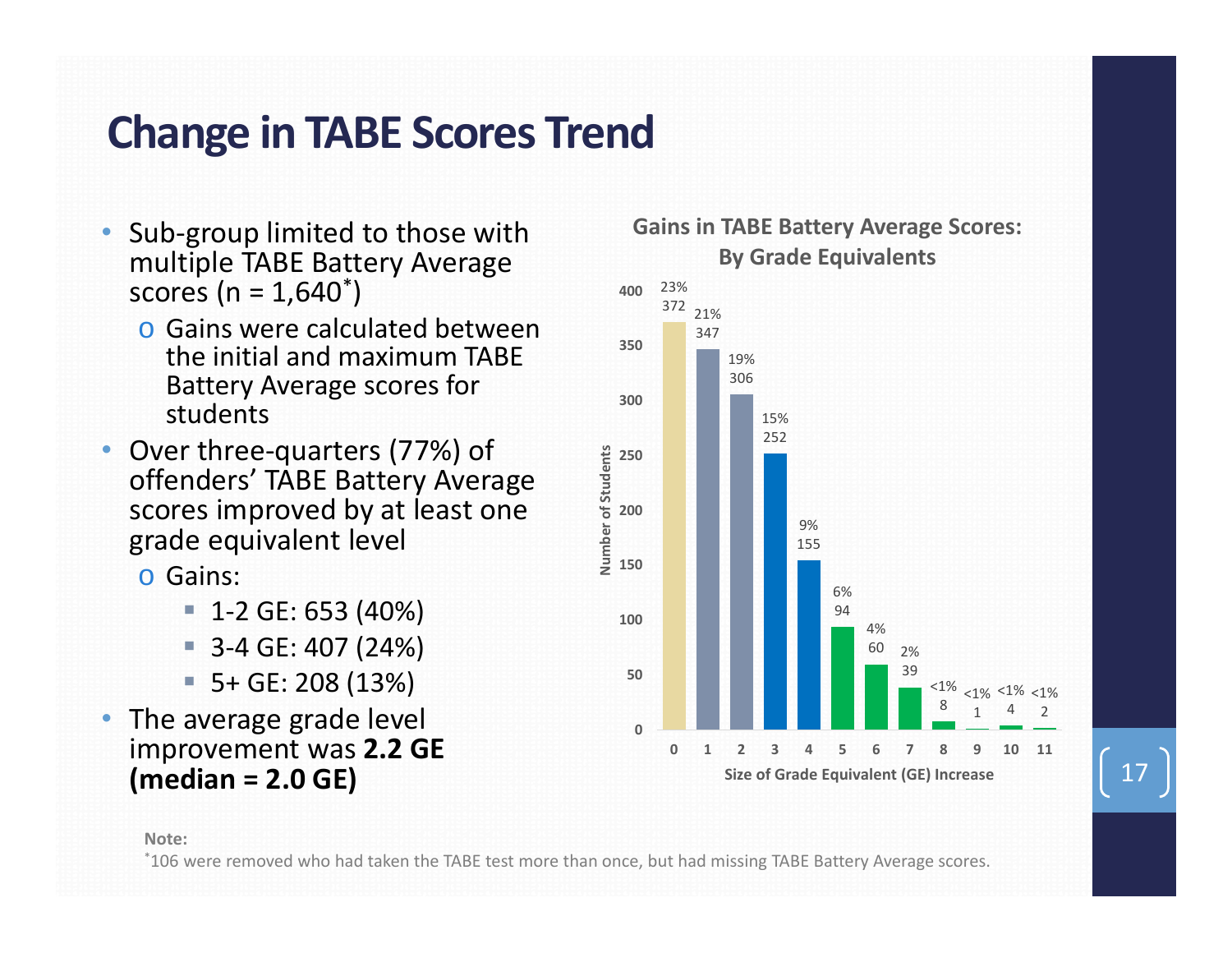### **Change in ABE Levels**

| Initial ABE Level vs. Highest ABE Level (Prior to Release <sup>*</sup> )             |                |             |                               |                |               |              |                 |                    |       |  |  |  |
|--------------------------------------------------------------------------------------|----------------|-------------|-------------------------------|----------------|---------------|--------------|-----------------|--------------------|-------|--|--|--|
| <b>ABE Level from Highest Battery Average Score</b>                                  |                |             | <b>Students with</b><br>Gains | <b>Total</b>   |               |              |                 |                    |       |  |  |  |
|                                                                                      |                | <b>ABEI</b> | <b>ABE II</b>                 | <b>ABE III</b> | <b>ABE IV</b> | <b>ABE V</b> | <b>ABE VI</b>   | $\mathbf N$<br>(%) |       |  |  |  |
| <b>ABE Level</b><br>from Initial<br><b>Battery</b><br><b>Average</b><br><b>Score</b> | <b>ABE I</b>   | 6           | 28                            | 5              | 8             | 1            | $\overline{2}$  | (88%)<br>44        | 50    |  |  |  |
|                                                                                      | <b>ABE II</b>  |             | 80                            | 117            | 61            | 30           | 10 <sup>°</sup> | (73%)<br>218       | 298   |  |  |  |
|                                                                                      | <b>ABE III</b> |             |                               | 177            | 259           | 132          | 43              | (71%)<br>434       | 611   |  |  |  |
|                                                                                      | <b>ABE IV</b>  |             |                               |                | 227           | 259          | 67              | (59%)<br>326       | 553   |  |  |  |
|                                                                                      | <b>ABE V</b>   |             |                               |                |               | 60           | 27              | (31%)<br>27        | 87    |  |  |  |
|                                                                                      | <b>ABE VI</b>  |             |                               |                |               |              | 41              |                    | 41    |  |  |  |
| <b>Total</b>                                                                         |                | 6           | 108                           | 299            | 555           | 482          | 190             | (65%)<br>1.049     | 1,640 |  |  |  |

- The data above show several instances of ABE Level improvement between the offenders' initial TABE Battery Average scores and their highest Battery Average scores (prior to release)
	- $\circ$  65% (1,049 of 1,599<sup>+</sup>) of eligible students showed gains in their ABE Levels
	- o ABE I (little or no ability to read basic signs or maps) moving to ABE II (able to read simple directions, signs and maps) have already improved the 28 individuals' ability to function in society

Notes:\*

Exams taken during the Current Term are those that fall between the New Court Commitment Date and the Release Date.<br>Findividuals at initial ABE Level VI were removed, since they would not be able to gain any additional lev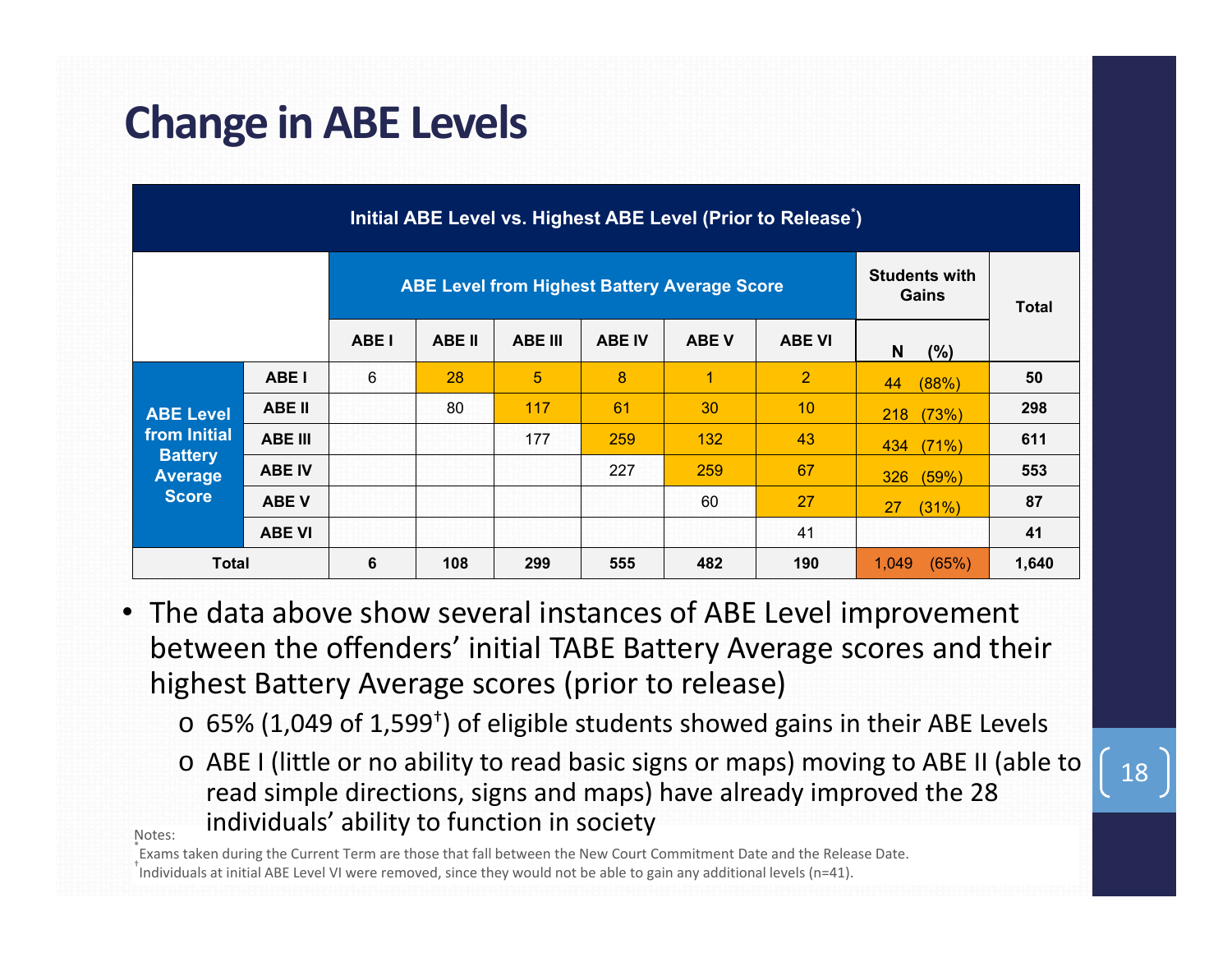### **FY2013 State Responsible (SR) Releases from DOC Facilities: GED® Status**



- FY2013 SR Releases contained **7,009** offenders potentially eligible for Correctional Education programs
- We identified *2,206* offenders who had their GED®/HSD/HSE either prior to incarceration or earned it during a previous term
- The resulting group used for analysis has **4,700** offenders
	- $\circ$   $\sim$  22.2% (1,043) were determined to have reached GED® readiness criteria and participated in GED® testing 19

#### **Notes:**

\*Lack of Missing Education Information may be due to: data conversion issues during 2012 transition from DCE to DOC or that education was taken prior to DCE data system.

†The Correctional Education group determines when offenders have met GED® readiness criteria, so these individuals may not have shown enough improvement to meet the necessary ABE level to qualify for GED® testing.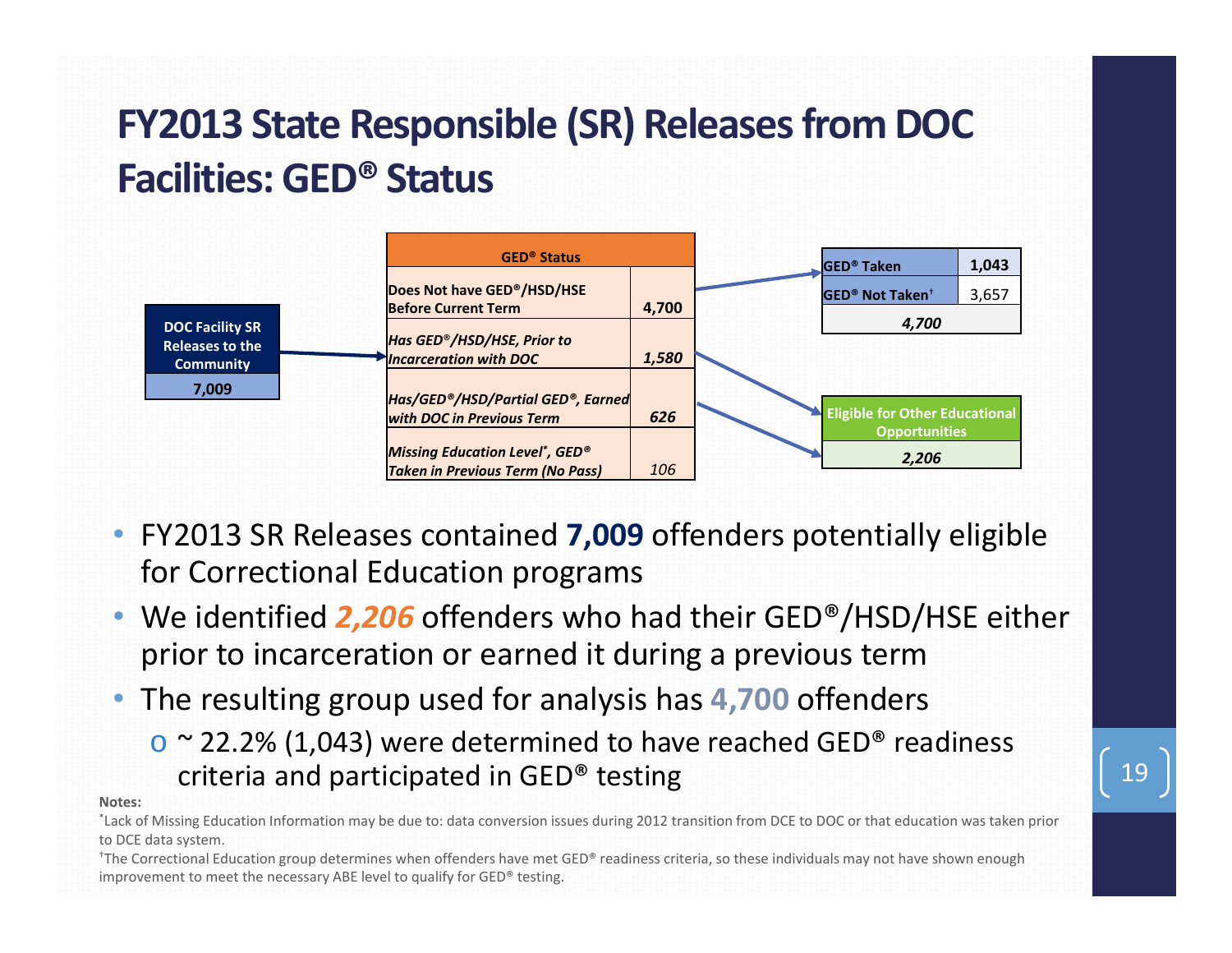#### **GED® Testing Results for Current Term**

#### **CURRENT TERM GED® TESTING**



|              | <b>Fail</b>  | <b>Partial</b> | <b>Pass</b>  | <b>Total</b> |
|--------------|--------------|----------------|--------------|--------------|
| Male         | 107<br>(12%) | 62<br>(7%)     | 734<br>(81%) | 903          |
| Female       | 16<br>(11%)  | 22<br>(16%)    | 102<br>(73%) | 140          |
| <b>TOTAL</b> | 123<br>(12%) | 84<br>(8%)     | 836<br>(80%) | 1,043        |

- •GED® testing group: 87% (903) were Male versus 13% (140) Female
- • Overall, 80% (836) of the offenders who took the GED® in their current term passed
	- o When passing rates were examined by gender, Males had a higher rate of passing (81%) than Females (73%)

20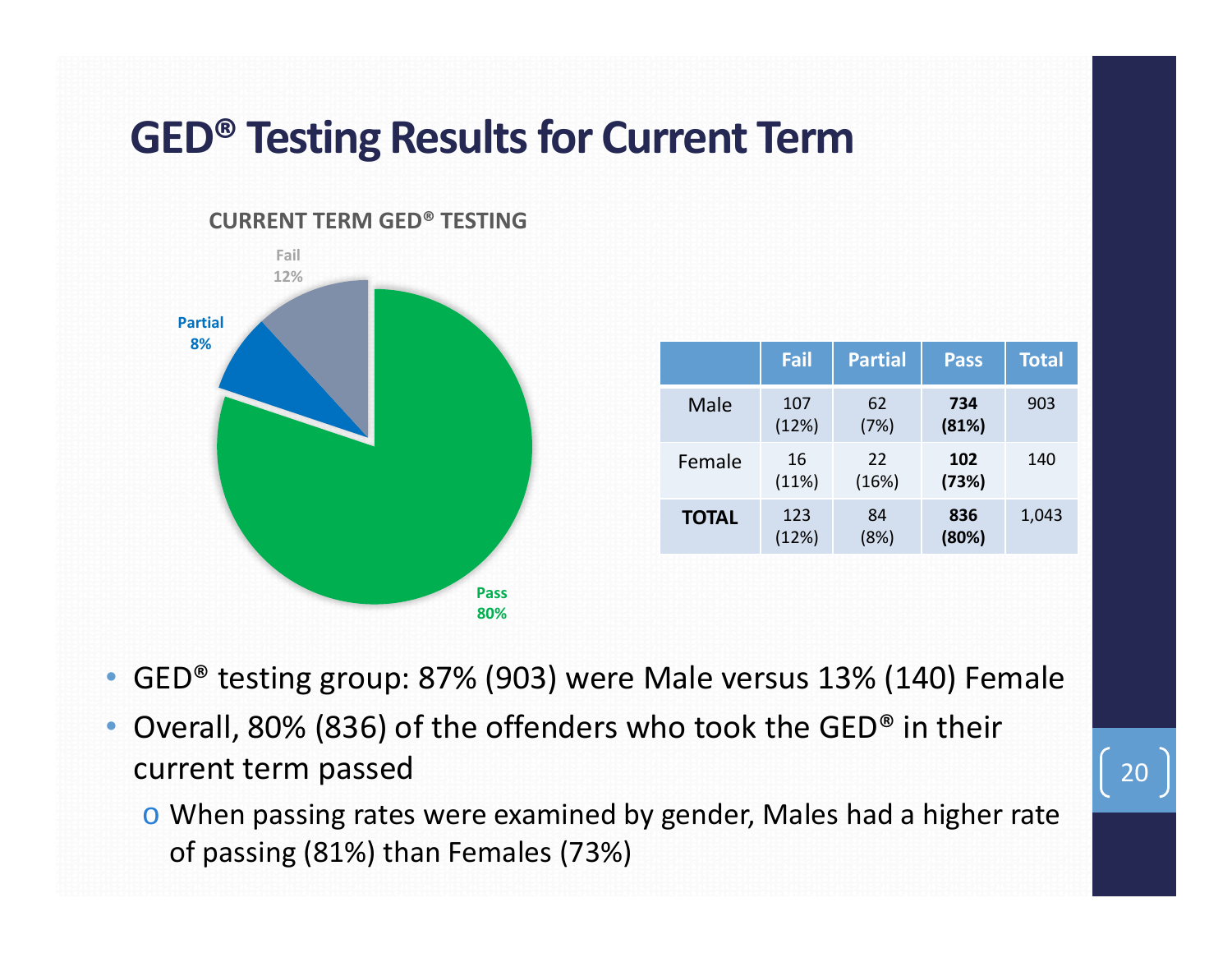#### **GED® Testing Results and LOS for Current Term**

- In the current sub-group of GED® takers, 54% had a Length of Stay (LOS) 3 years or greater, regardless of their GED® testing results
- GED® passing rates improved as DOC LOS levels increased:
	- $\circ$  Less than 1 year: 65%
	- $\circ$  1 to 3 years: 79%
	- o 3 to 5 years: 84%
	- o 5 to 10 years: 84%
	- o 10+ years: 85%

| <b>DOC LOS</b>   | <b>GED<sup>®</sup> Takers</b> |
|------------------|-------------------------------|
| Less than 1 year | 129 (12%)                     |
| 1 to 3 years     | 356 (34%)                     |
| 3 to 5 years     | 219 (21%)                     |
| 5 to 10 years    | 250 (24%)                     |
| $10+$ years      | 89 (9%)                       |

**GED® Results By DOC Length of Stay (LOS)**

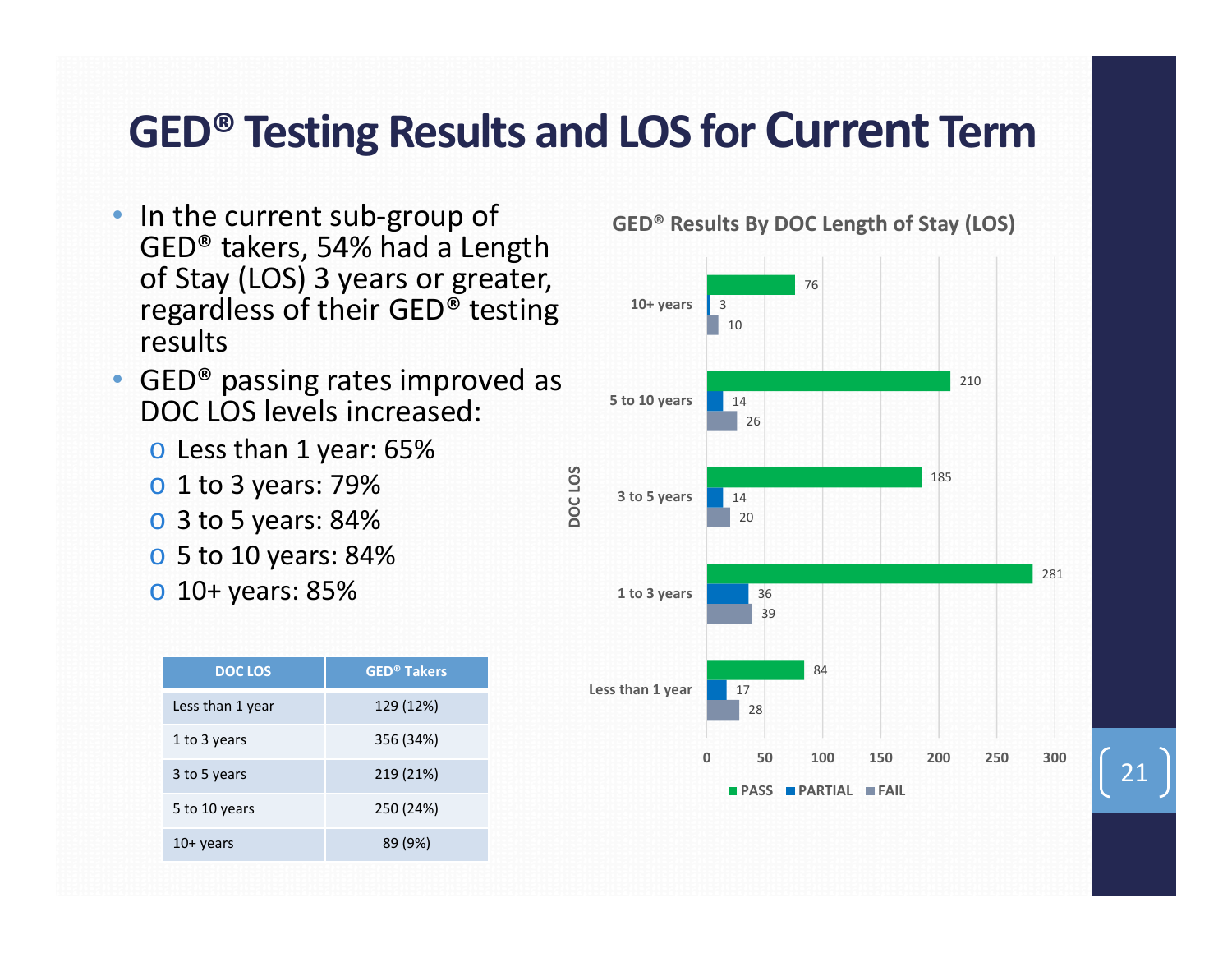# **FY2013 State Responsible (SR) Releases from DOC Facilities: CTE Status**



- FY2013 SR Releases contained **7,009** offenders potentially eligible for Correctional Education programs
- We identified *1,629* offenders who were not CTE Eligible and did not participate in a CTE course
	- o Criteria: Sentence length of >= 24 months and Has GED®/HSD
- The resulting group used for analysis has **5,380** offenders
	- $\circ$   $\sim$  46.3% (2,495) met requirements and participated in CTE Courses

#### **Notes:**

\*Since the current study looked at TABE Battery Average scores, Math and Reading TABE score minimum level requirements could not be examined and may explain these individuals not being identified as CTE Eligible.

†The Correctional Education group does not have the capacity to enroll all interested offenders, so wait lists occur for every CTE program. In addition, those who have LOS of 5 years or less have priority based on current policy (Operating Procedure 601.6).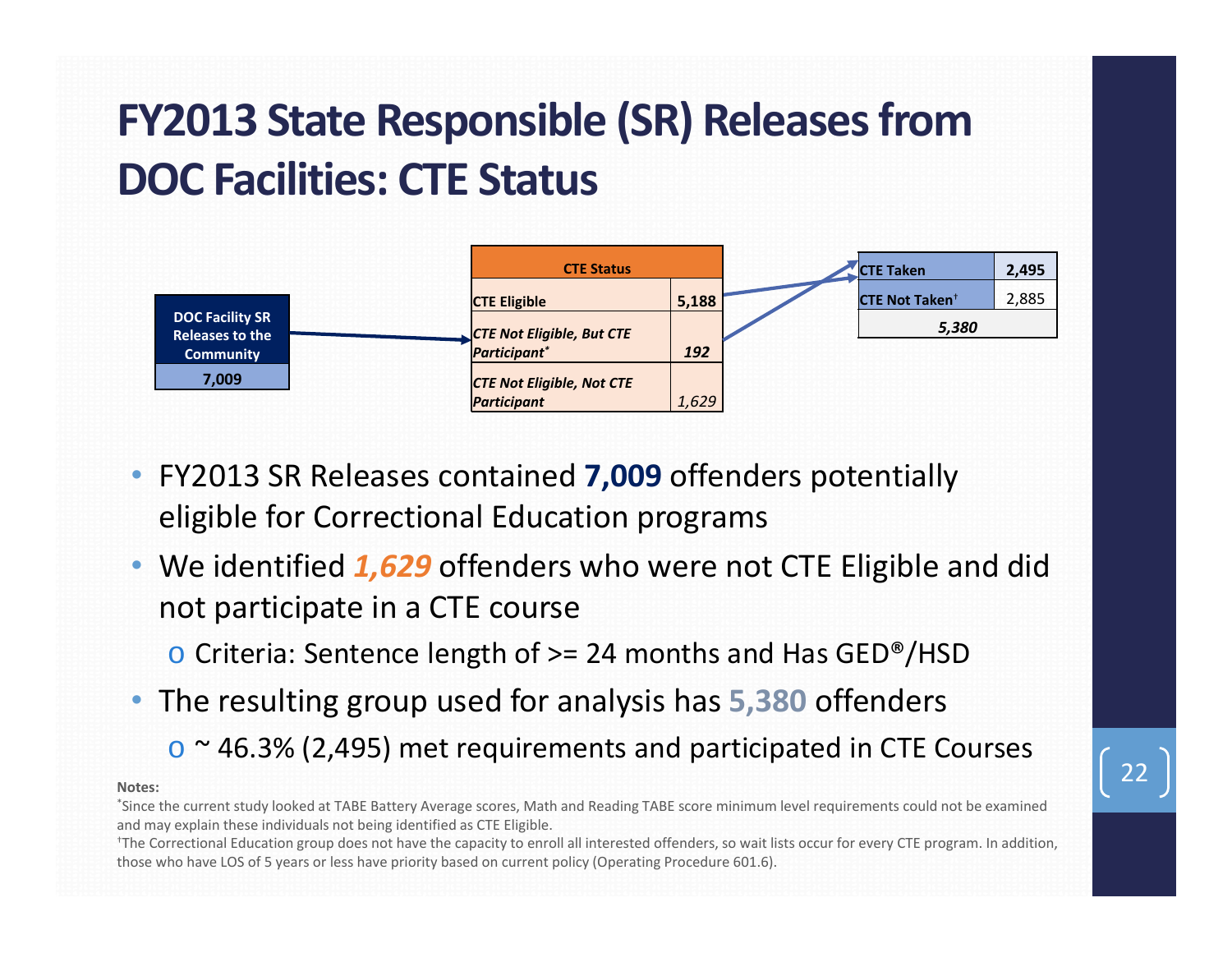

- Of the CTE Program group, 88% (2,191) were Male and 12% (304) were Female
- 46% (1,155) of offenders had been enrolled in CTE courses, but had been removed for various reasons and were unable to complete these courses prior to release
- • Overall, 49% (1,220) of the offenders who took CTE courses in their current term completed
	- o Female completion rate (56%) was higher than for Males (48%)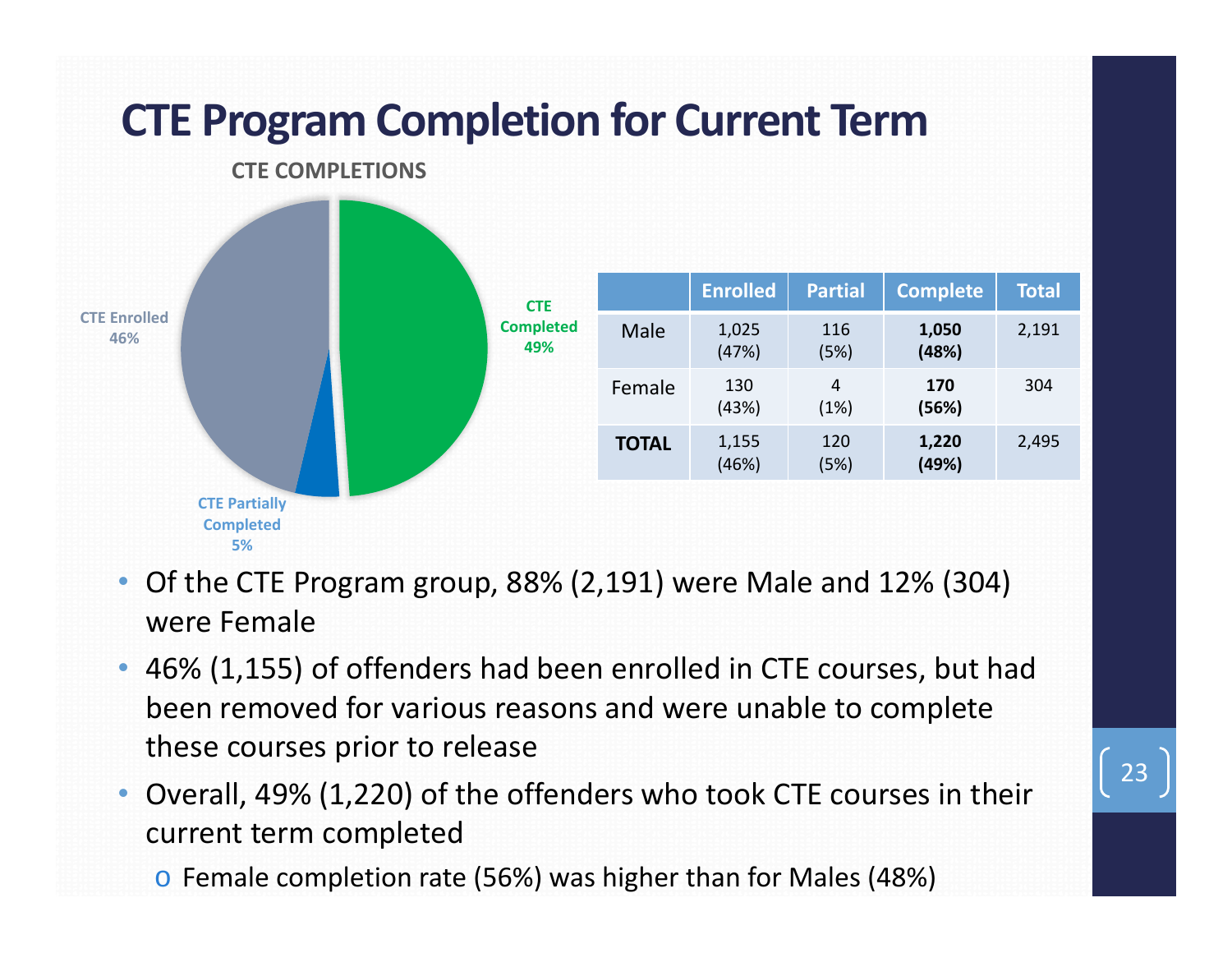#### **CTE Course Completion and LOS for Current Term**

- • In the current sub‐group of CTE students, 60% had a Length of Stay (LOS) 3 years or greater, regardless of their CTE course outcomes
- CTE completion rates improved as DOC LOS increased to 5 years and greater:
	- o Less than 1 year 46%
	- $\circ$  1 to 3 years: 40% (<50%)
	- $\circ$  3 to 5 years: 45%
	- o 5 to 10 years: 56%
	- $\circ$  10+ years: 66% (>55%)

| <b>DOC LOS</b>   | <b>CTE Students</b> |
|------------------|---------------------|
| Less than 1 year | 70 (3%)             |
| 1 to 3 years     | 917 (37%)           |
| 3 to 5 years     | 562 (22%)           |
| 5 to 10 years    | 584 (23%)           |
| $10+$ years      | 362 (15%)           |





24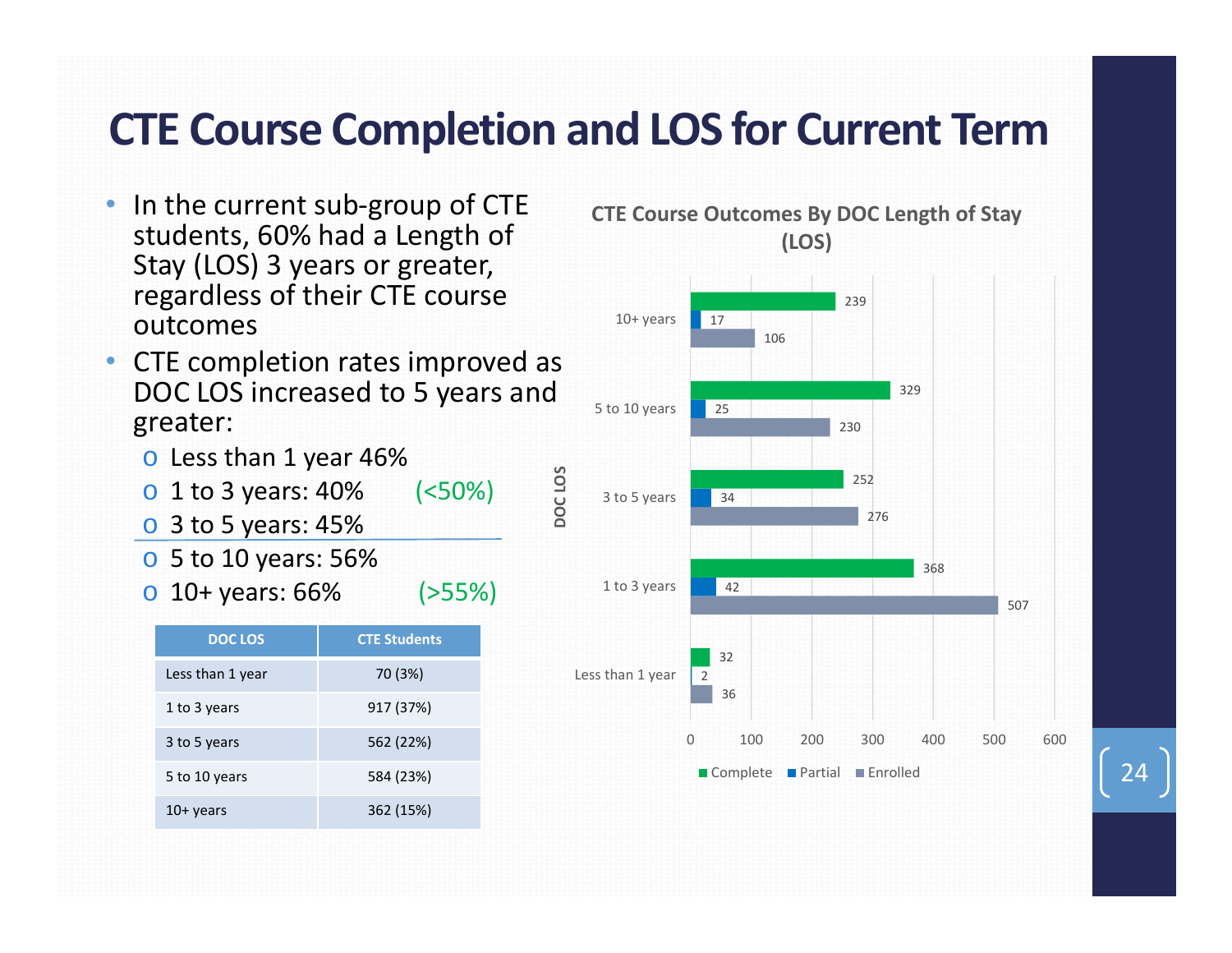# **Overall Recidivism† Rates Three Years After Release**

| <b>Correctional Education Status for</b><br><b>Current Term</b> | N     | <b>Recidivism</b><br><b>Rate</b> |
|-----------------------------------------------------------------|-------|----------------------------------|
| <b>Overall CTE Complete*:</b>                                   |       |                                  |
| -Male                                                           | 1,050 | 15.1%                            |
| -Female                                                         | 170   | 8.2%                             |
| -Total                                                          | 1,220 | 14.2%                            |
| <b>Overall GED Pass<sup>*</sup>:</b>                            |       |                                  |
| -Male                                                           | 734   | 19.9%                            |
| -Female                                                         | 102   | 13.7%                            |
| -Total                                                          | 836   | 19.1%                            |

• The Overall Three Year Recidivism Rate for the CTE Completers (14.2%) was lower than that observed for GED® Passers (19.1%)

 $\circ$  The lowest rate was seen for the Female Overall CTE Completers (8.2%)  $\left[\right]$  25

**Note:**

\*Both the Overall CTE Complete and Overall GED Pass rates include the 221 individuals who passed their GED and completed a CTE in the current term. † Recidivism for this study is defined as a new state responsible term of re‐incarceration occurring within three years of an individual's release.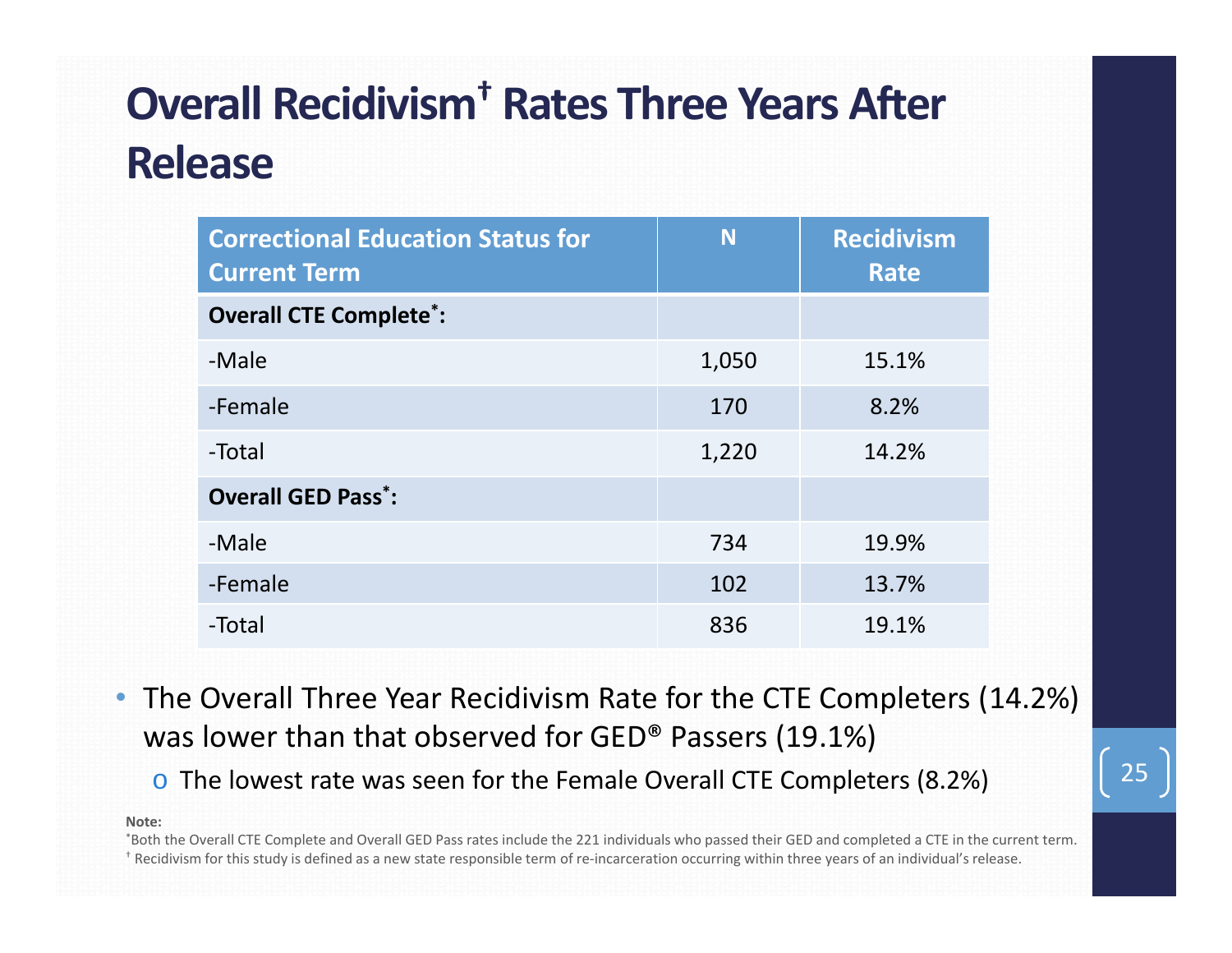#### **Recidivism Rates Three Years after Release: Matched \* Cases and Comparison Groups**

| <b>Correctional Education</b>                       |     | <b>Study</b>              | <b>Comparison</b> |                           |
|-----------------------------------------------------|-----|---------------------------|-------------------|---------------------------|
| <b>Status for Current Term</b>                      | N   | <b>Recidivism</b><br>Rate | N                 | <b>Recidivism</b><br>Rate |
| GED <sup>®</sup> Pass Only <sup>†</sup> :           |     |                           |                   |                           |
| -Male                                               | 589 | 20.7%                     | 589               | 20.0%                     |
| -Female                                             | 82  | 17.1%                     | 82                | 12.2%                     |
| -Total                                              | 671 | 20.3%                     | 671               | 19.1%                     |
| <b>CTE Complete Only<sup>†</sup></b> :              |     |                           |                   |                           |
| -Male                                               | 855 | 14.4% <sup>#</sup>        | 855               | 18.4%                     |
| -Female                                             | 140 | 9.3%                      | 140               | 15.7%                     |
| -Total                                              | 995 | 13.7%                     | 995               | 18.0%                     |
| GED <sup>®</sup> Pass + CTE Complete <sup>†</sup> : |     |                           |                   |                           |
| -Male                                               | 195 | 18.5%                     | 195               | 20.0%                     |
| -Female                                             | 26  | 3.8%                      | 26                | 11.5%                     |
| -Total                                              | 221 | 16.7%                     | 221               | 19.0%                     |

• Significant differences in rates between study and comparison groups were observed for Male and Total CTE Complete Only individuals

#### • No significant differences were observed for GED® Pass Only comparisons **Notes:**

\*Case and Comparison individuals were matched on the following: age at release, gender, crime type, prior SR, and mental health status. †One GED® Pass Only case and four CTE Complete Only cases have been removed due to difficulty in identifying an appropriate match. ‡Pearson Chi‐Square Test Significant (p < 0.05).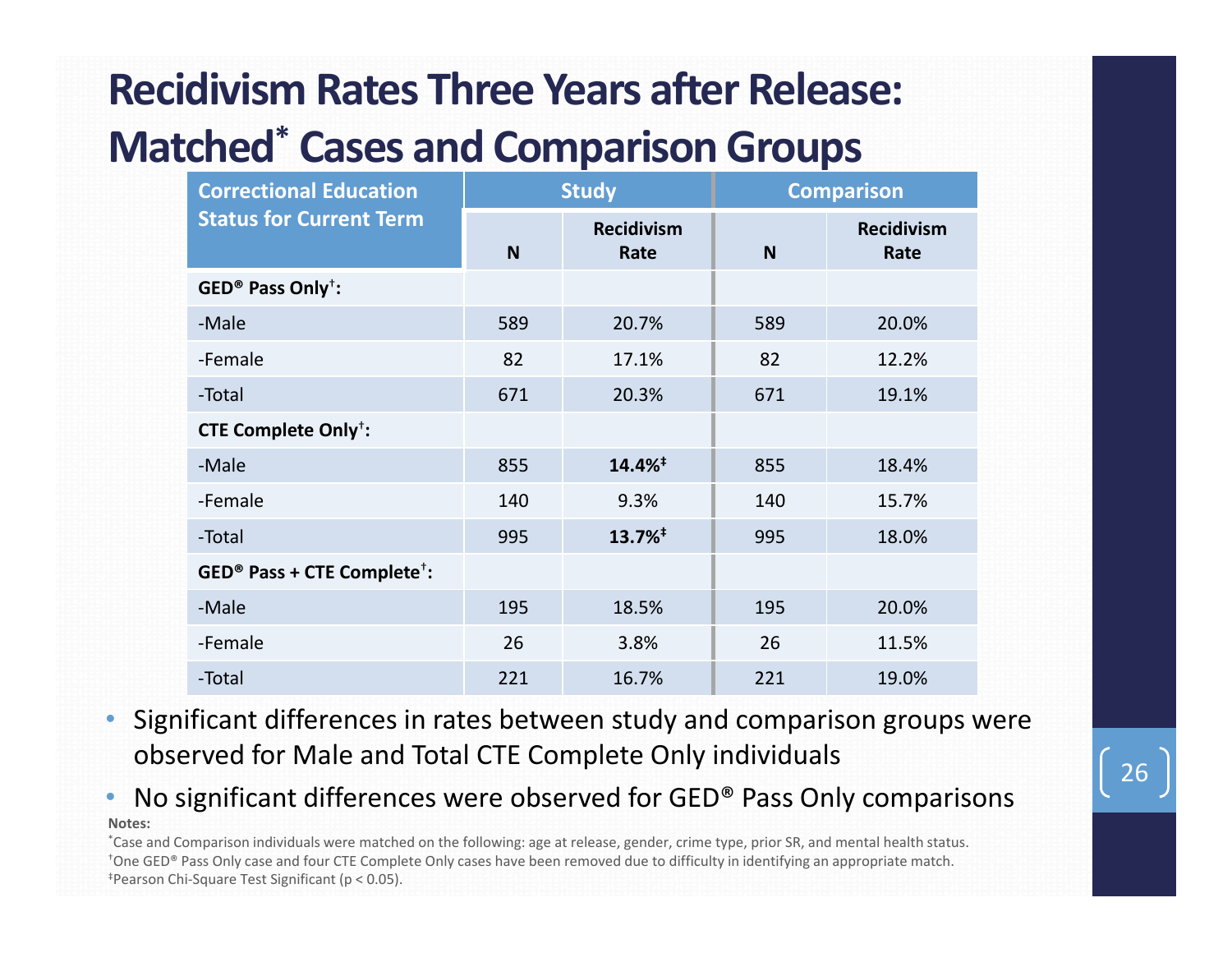### **Recidivism Rate Comparison**

| <b>Current Study</b>                              | <b>Full Release</b><br><b>Group</b><br>$(n = 7,009)$ | <b>CTE Completers<sup>t</sup></b><br>$(n = 1,220)$ | No CTE<br>Completed*                         | <b>GED®</b><br><b>Completers</b><br>$(n = 836)$ | CTE <sup>+</sup> & GED <sup>®</sup><br>$(n = 221)$ |
|---------------------------------------------------|------------------------------------------------------|----------------------------------------------------|----------------------------------------------|-------------------------------------------------|----------------------------------------------------|
| (FY2013 Release)                                  | 20.4%                                                | 14.2%                                              | <b>NA</b>                                    | 19.1%                                           | 16.7%                                              |
|                                                   |                                                      |                                                    |                                              |                                                 |                                                    |
|                                                   | <b>Full Release</b><br><b>Group</b><br>$(N = 7,072)$ | <b>CTE Completers</b><br>$(n = 1,011)$             | <b>No CTE</b><br>Completed*<br>$(n = 6,061)$ | <b>GED®</b><br>Completers*<br>$(n = 1,389)$     | <b>CTE &amp; GED®*</b><br>$(n = 253)$              |
| <b>Previous Study</b><br>(FY2012 Release-VA Tech) | 21.1%                                                | 13.7%                                              | 22.4%                                        | 23.5%                                           | 15.8%                                              |

- • Changes in CTE and GED® completion criteria have introduced some differences between the current study and previous (VA Tech) study, but similar three‐year recidivism rates were still observed
- • In the previous study, the recidivism rate for GED® only completers exceeded that of the entire release group. This was not the case in the current study

#### **Note:**

\*The previous study included anyone with a GED®, regardless of whether the program was completed prior to or during incarceration . †The current study does not include partial CTE program completers in the CTE counts.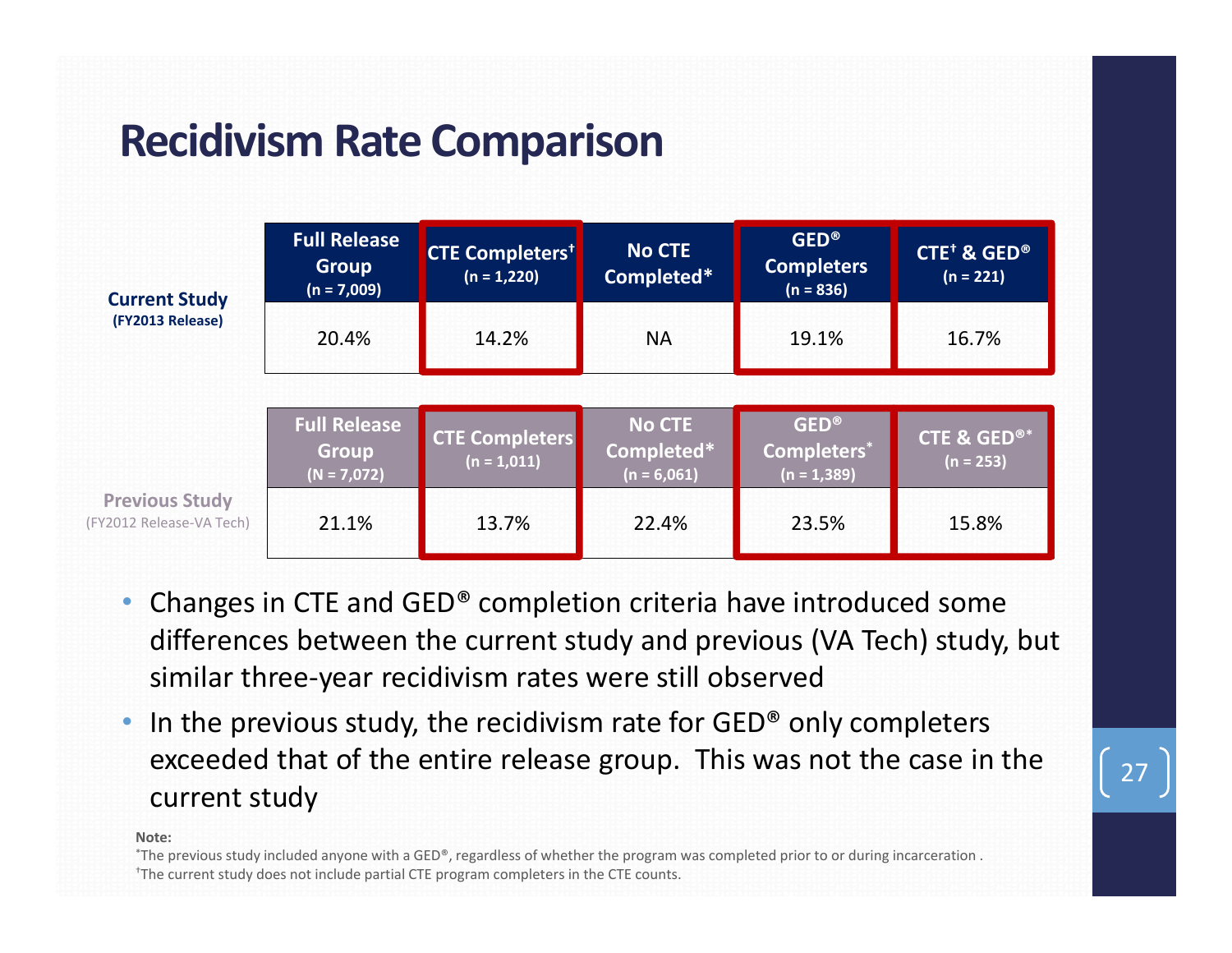#### **Summary**

- Correctional Education students vary greatly in Adult Basic Education (ABE) Functioning Levels.
	- o 65.6% of those students with initial ABE Levels of less than VI (n=1,599) showed improvement
	- o Even small levels of improvement can increase an individual's ability to function in the community
- GED® Readiness criteria may not be met for those individuals with DOC LOS less than 3 years, especially if initial ABE Levels are low.
	- $\circ$  63.2% of the FY2013 SR Releases from DOC facilities (n = 7,009) served less than 3 years prior to release
	- **○** For non-GED<sup>®</sup> completers, gains in TABE Battery Average scores give an idea of the improvements these students have made in their time with the Agency
- GED® Passing is critical in preparing students for CTE Coursework or Advanced Educational opportunities.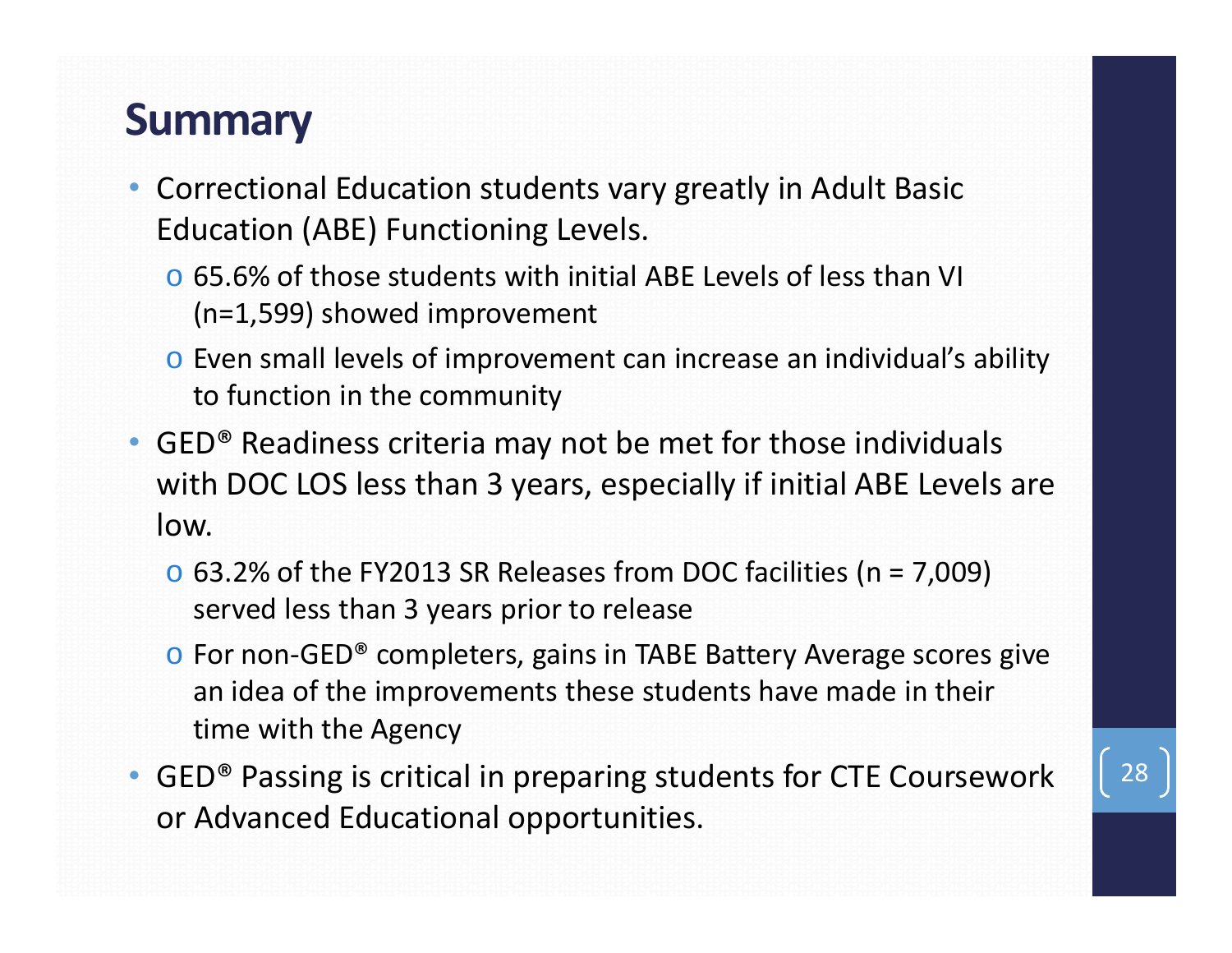#### **Summary**

• Correctional Education programs had larger completion or pass rates for individuals with DOC Length of Stays (LOS) 3+ years.

 $\circ$  GED® Pass: <1 year = 65% versus 10+ years = 85%

- $\circ$  CTE Complete: <5 years = <50% versus 10+ years = 66%
- CTE Course completion and the resulting industry based certification seem to be strong factors in reducing recidivism.
	- $\circ$  Male CTE Complete Only = 14.4% (n = 855)
	- $\circ$  Female CTE Complete Only = 9.3% (n = 140)
	- $\circ$  Total CTE Complete Only = 13.7% (n = 995)
- All Adult Education students have the opportunity to improve, so this may be impacting the GED® Pass study versus comparison group outcomes.
	- $\circ$  There is no way to isolate non-education, since all offenders with need have an education participation requirement